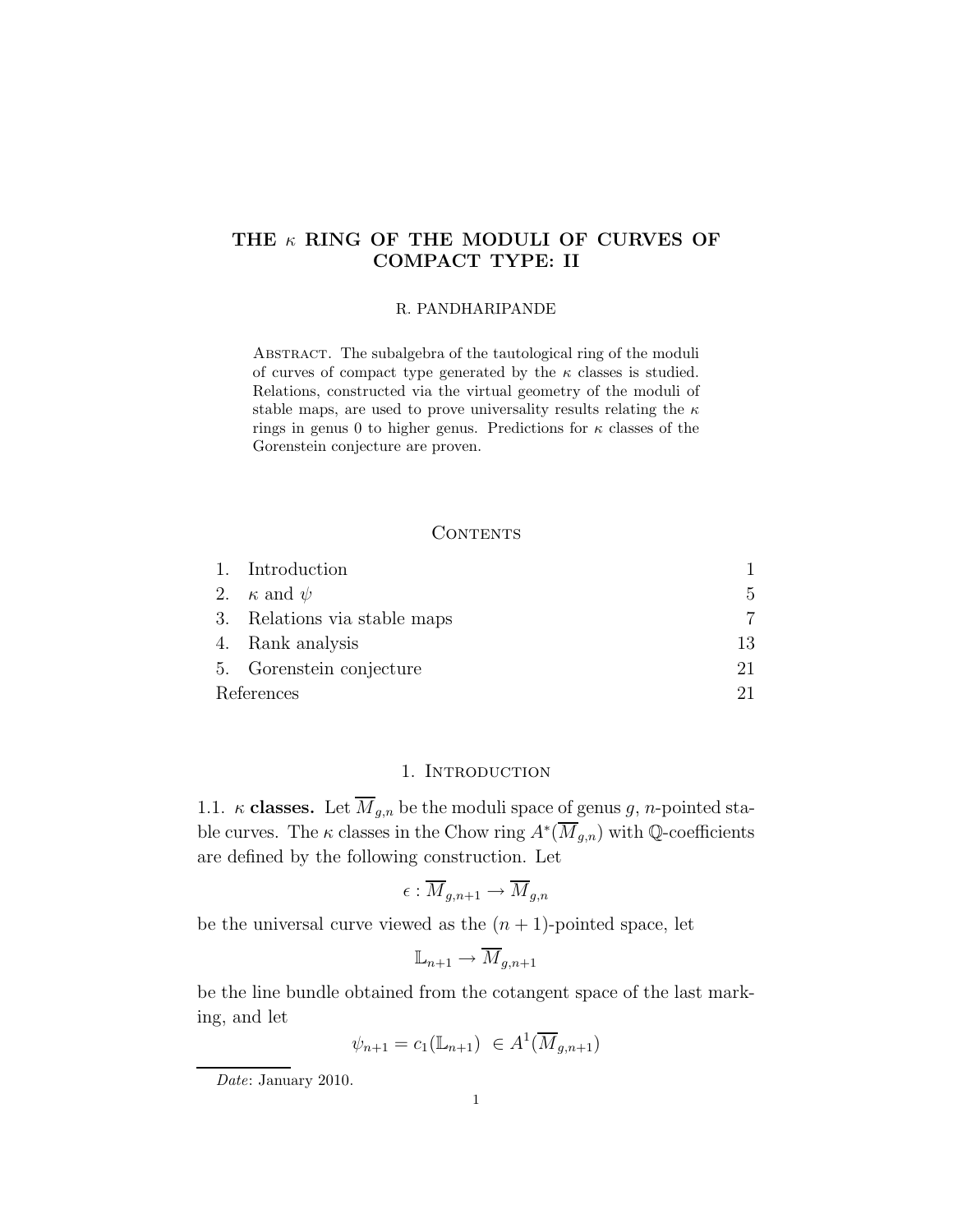be the Chern class. The  $\kappa$  classes are

$$
\kappa_i = \epsilon_*(\psi_{n+1}^{i+1}) \in A^i(\overline{M}_{g,n}), \quad i \ge 0.
$$

The simplest is  $\kappa_0$  which equals  $2g - 2 + n$  times the unit in  $A^0(\overline{M}_{g,n})$ .

The  $\kappa$  classes on the moduli space of curves of compact type

$$
M_{g,n}^c\subset \overline{M}_{g,n}
$$

are defined by restriction. The  $\kappa$  ring

$$
\kappa^*(M_{g,n}^c) \subset A^*(M_{g,n}^c),
$$

is the Q-subalgebra generated by the  $\kappa$  classes. The  $\kappa$  rings are graded by degree.

By the results of [11],  $\kappa^*(M_{g,n}^c)$  is generated as a Q-algebra by

$$
\kappa_1,\kappa_2,\ldots,\kappa_{g-1+\lfloor\frac{n}{2}\rfloor}.
$$

Moreover, there are no relation of degree less than or equal to  $g - 1 + \frac{n}{2}$  $\frac{n}{2}$ if  $n > 0$ .

1.2. Universality. Let  $x_1, x_2, x_3, \ldots$  be variables with  $x_i$  of degree i, and let

$$
f \in \mathbb{Q}[x_1, x_2, x_3, \ldots]
$$

be any graded homogeneous polynomial. The following universality property was stated in [11].

**Theorem 1.** If  $f(\kappa_i) = 0 \in \kappa^*(M_{0,n}^c)$ , then

$$
f(\kappa_i) = 0 \in \kappa^*(M_{g,n-2g}^c)
$$

for all genera g for which  $n - 2g \geq 0$ .

By Theorem 1, the higher genus  $\kappa$  rings are canonically quotients of the genus 0 rings,

$$
\kappa^*(M^c_{0,2g+n}) \stackrel{\iota_{g,n}}{\to} \kappa^*(M^c_{g,n}) \to 0.
$$

Theorem 1 is our main result here.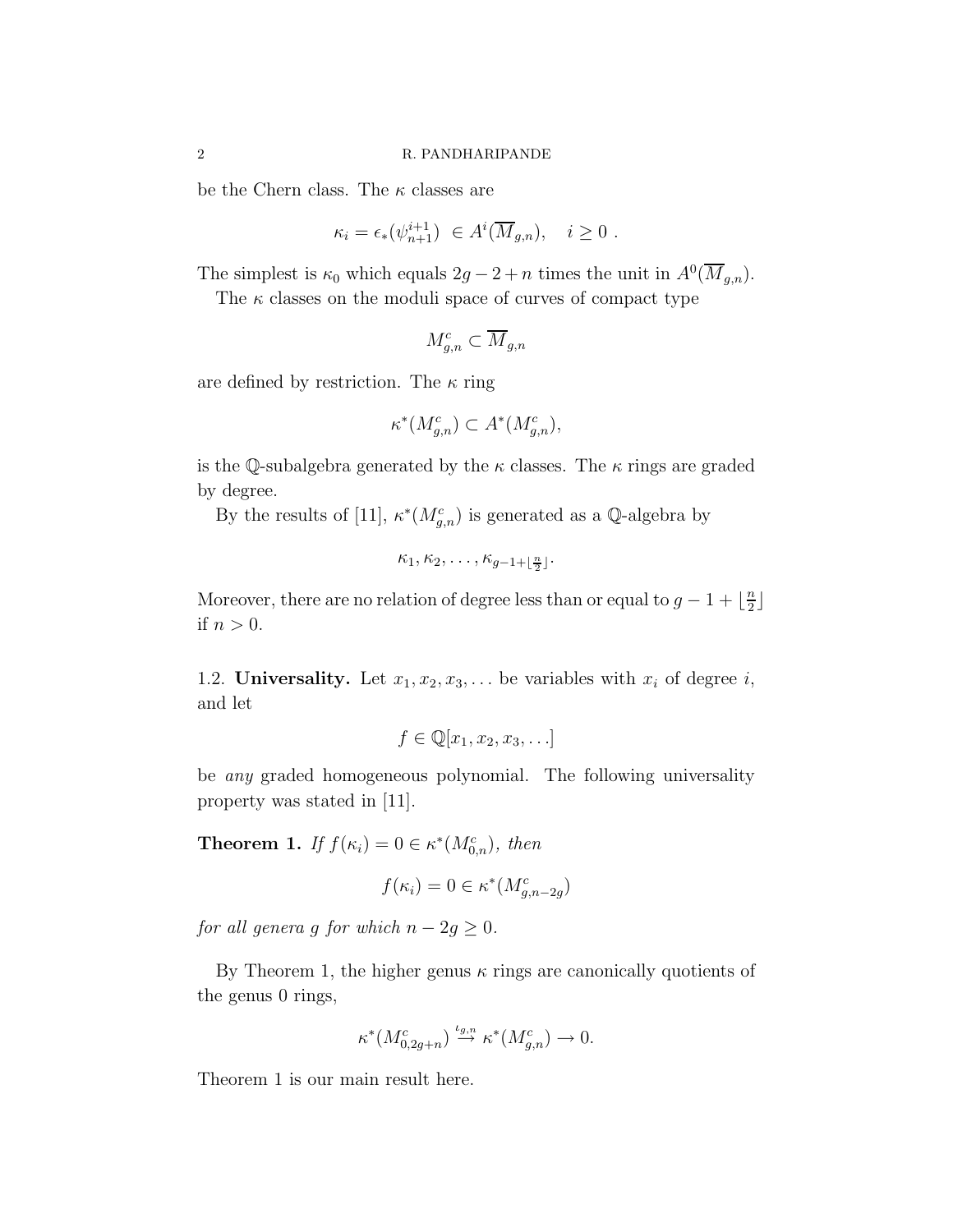1.3. **Bases.** Let  $P(d)$  be the set of partitions of d, and let

 $P(d, k) \subset P(d)$ 

be the set of partitions of d into at most k parts. Let  $|P(d, k)|$  be the cardinality. To a partition<sup>1</sup>

$$
\mathbf{p}=(p_1,\ldots,p_\ell)\in P(d,k),
$$

we associate a  $\kappa$  monomial by

$$
\kappa_{\mathbf{p}} = \kappa_{p_1} \cdots \kappa_{p_\ell} \in \kappa^d(M_{g,n}^c) \ .
$$

In [11], two basic facts about the  $\kappa$  rings of the moduli space of curves of compact type are derived from Theorem 1:

• the canonical quotient,

$$
\kappa^*(M_{0,2g+n}^c) \stackrel{\iota_{g,n}}{\to} \kappa^*(M_{g,n}^c) \to 0
$$

is an isomorphism for  $n > 0$ ,

• a Q-basis of  $\kappa^d(M_{g,n}^c)$  is given by

$$
\{\kappa_{\mathbf{p}} \mid \mathbf{p} \in P(d, 2g - 2 + n - d) \}
$$

for  $n > 0$ .

The main tools used in [11] are the virtual geometry of the moduli space of stable quotients [9] and the intersection theory of strata classes in the tautological ring  $R^*(M_{g,n}^c)$ .

By Theorem 5 of [11], proven unconditionally,

$$
\dim_{\mathbb{Q}} \kappa^d(M^c_{0,n}) = |P(d, n-2-d)|.
$$

Hence, Theorem 1 is a consequence of the following result.

**Proposition 1.** The space of relations among  $\kappa$  monomials of degree d valid in all the rings

$$
\{\kappa^*(M^c_{g,n})\ |\ 2g-2+n=\zeta\ \}
$$

is of rank at least  $|P(d)| - |P(d, \zeta - d)|$ .

Proposition 1 is proven in Sections 2 - 4 by constructing universal relations in  $\kappa^*(M_{g,n}^c)$  via the virtual geometry of the moduli space of stable maps. The interplay between stable quotients and stable maps is an interesting aspect of the study of  $\kappa^*(M_{g,n}^c)$ .

<sup>&</sup>lt;sup>1</sup>The parts of **p** are positive and satisfy  $p_1 \geq \ldots \geq p_\ell$ .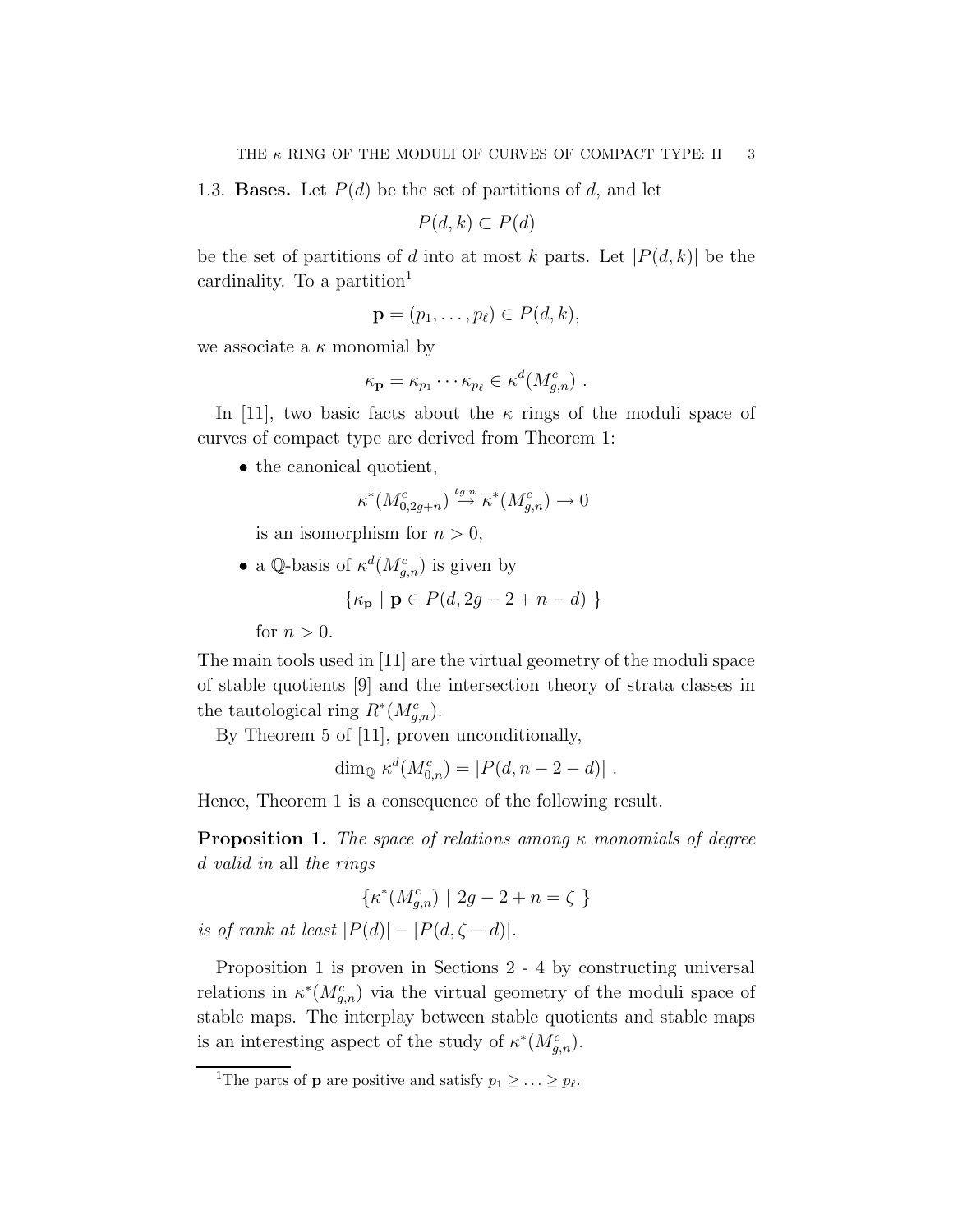1.4. Gorenstein conjecture. The rank  $g$  Hodge bundle over the moduli space of curves

$$
\mathbb{E} \to \overline{M}_{g,n}
$$

has fiber  $H^0(C, \omega_C)$  over  $[C, p_1, \ldots, p_n]$ . Let

$$
\lambda_k = c_k(\mathbb{E})
$$

be the Chern classes. Since  $\lambda_g$  vanishes when restricted to

$$
\delta_0 = \overline{M}_{g,n} \setminus M_{g,n}^c ,
$$

we obtain a well-defined evaluation

$$
\phi: A^*(M_{g,n}^c) \to \mathbb{Q}
$$

given by integration

$$
\phi(\gamma) = \int_{\overline{M}_{g,n}} \overline{\gamma} \cdot \lambda_g ,
$$

where  $\overline{\gamma}$  is any lift of  $\gamma \in A^*(M_{g,n}^c)$  to  $A^*(\overline{M}_{g,n})$ .

The tautological rings  $R^*(M_{g,n}^c) \subset A^*(M_{g,n}^c)$  have been conjectured in [4, 10] to be Gorenstein algebras with socle in degree  $2g - 3 + n$ ,

$$
\phi: R^{2g-3+n}(M_{g,n}^c) \stackrel{\sim}{\to} \mathbb{Q} .
$$

As a consequence of Theorem 1 and the intersection calculations of [11], we obtain the following result.

**Theorem 2.** If  $n > 0$  and  $\xi \in \kappa^d(M_{g,n}^c) \neq 0$ , the linear function

$$
L_{\xi}: R^{2g-3+n-d}(M_{g,n}^c) \to \mathbb{Q}
$$

defined by the socle evaluation

$$
L_{\xi}(\gamma) = \phi(\gamma \cdot \xi)
$$

is non-trivial.

Theorem 2, discussed in Section 5.1, may be viewed as significant evidence for the Gorenstein conjecture for all  $M_{g,n}^c$  with  $n > 0$ .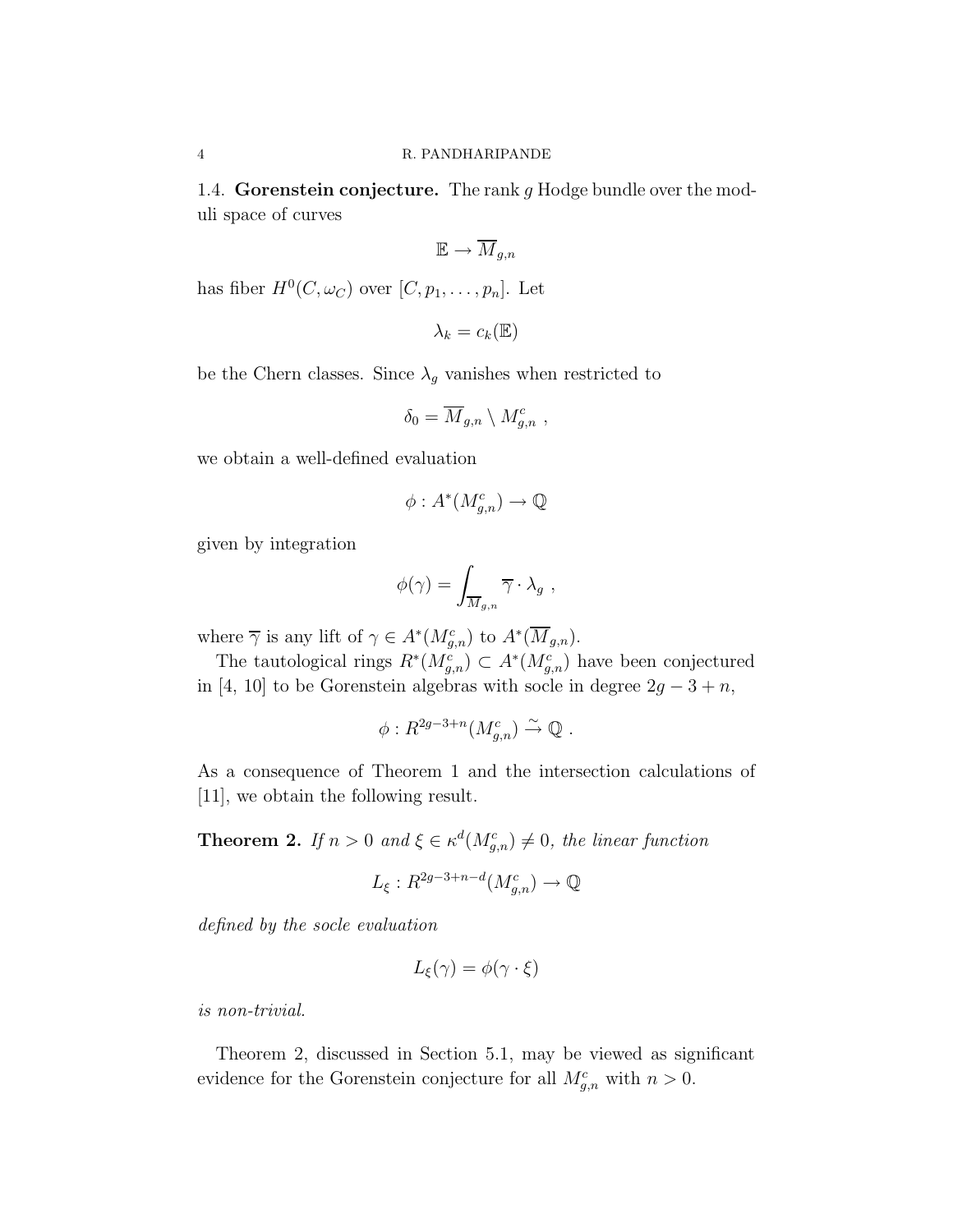1.5. Acknowledgments. The results here on the  $\kappa$  rings were motivated by the study of stable quotients in [9]. Discussions with A. Marian and D. Oprea were very helpful. The methods developed with C. Faber in [5] played an important role.

The author was partially supported by NSF grant DMS-0500187 and the Clay institute. The research reported here was undertaken while the author was visiting MSRI in Berkeley and the Instituto Superior Técnico in Lisbon in the spring of 2009.

2. 
$$
\kappa
$$
 AND  $\psi$ 

2.1.  $\psi$  classes. Consider the cotangent line classes

$$
\psi_{n+1}, \dots, \psi_{n+\ell} \in A^1(M_{g,n+\ell}^c)
$$

at the last  $\ell$  marked points. Let

$$
\epsilon^c: M_{g,n+\ell}^c \to M_{g,n}^c
$$

be the proper forgetful map. For each partition  $\mathbf{p} \in P(d)$  of length  $\ell$ , we associate the class

$$
\epsilon_*^c \left( \psi_{n+1}^{1+p_1} \cdots \psi_{n+\ell}^{1+p_\ell} \right) \in A^d(M_{g,n}^c) \ .
$$

The relation between the above push-forwards of  $\psi$  monomials and the  $\kappa$  classes is easily obtained. For  $\mathbf{p} = (d)$ , we have

$$
\epsilon_*^c(\psi_{n+1}^{1+d}) = \kappa_d
$$

by definition. The standard cotangent line comparison formulas yield the length 2 case,

$$
\epsilon_*^c(\psi_{n+1}^{1+p_1}\psi_{n+2}^{1+p_2}) = \kappa_{p_1}\kappa_{p_2} + \kappa_{p_1+p_2}.
$$

The full formula, due to Faber, is

(1) 
$$
\epsilon_*^c \left( \psi_{n+1}^{1+p_1} \cdots \psi_{n+\ell}^{1+p_\ell} \right) = \sum_{\sigma \in S_\ell} \kappa_{\sigma(\mathbf{p})} ,
$$

where the sum is over the symmetric group  $S_{\ell}$ . For  $\sigma \in S_{\ell}$ , let

$$
\sigma=\gamma_1\ldots\gamma_r
$$

be the canonical cycle decomposition (including the 1-cycles), and let  $\sigma(\mathbf{p})_i$  be the sum of the parts of **p** with indices in the cycle  $\gamma_i$ . Then,

$$
\kappa_{\sigma(\mathbf{p})} = \kappa_{\sigma(\mathbf{p})_1} \cdots \kappa_{\sigma(\mathbf{p})_r}
$$

.

A discussion of (1) can be found in [1].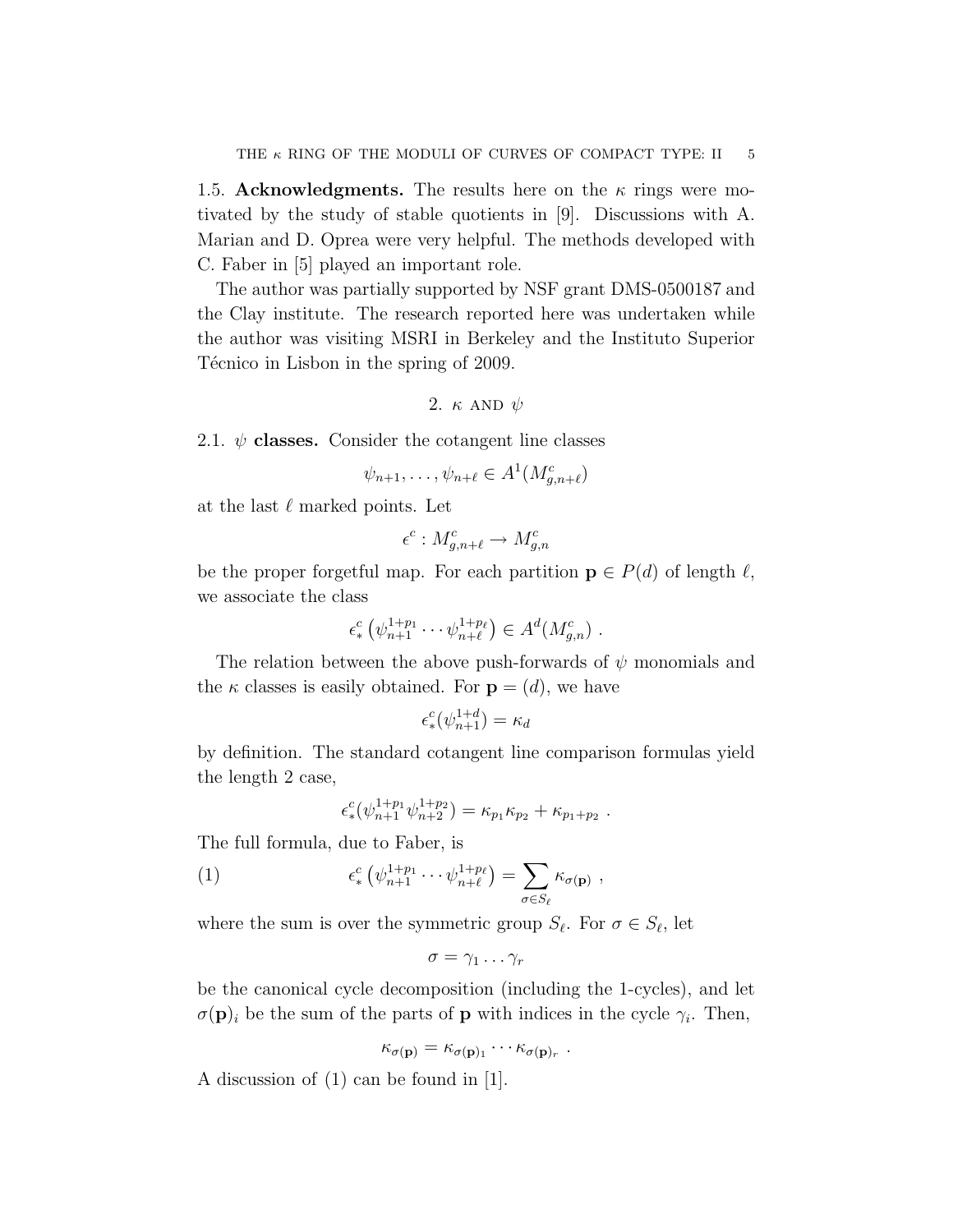**Lemma 1.** The sets of classes in  $A<sup>d</sup>(M<sub>g,n</sub><sup>c</sup>)$  defined by

$$
\{ \epsilon^c_* \left( \psi_{n+1}^{1+p_1} \cdots \psi_{n+\ell}^{1+p_\ell} \right) \mid \mathbf{p} \in P(d) \} \quad \text{and} \quad \{ \kappa_\mathbf{p} \mid \mathbf{p} \in P(d) \}
$$

are related by an invertible linear transformation independent of g and  $n$ .

*Proof.* Formula  $(1)$  defines a universal transformation independent of g and n. Since the transformation is triangular in the partial ordering of  $P(d)$  by length (with 1's on the diagonal), the invertibility is clear.  $\Box$ 

2.2. Bracket classes. Let  $p \in P(d)$  be a partition of length  $\ell$ . Let

(2) 
$$
\langle \mathbf{p} \rangle = \epsilon_*^c \left[ \prod_{i=1}^{\ell} \frac{1}{1 - p_i \psi_{n+i}} \right]^{\ell+d} \in A^d(M_{g,n}^c).
$$

The superscript in the inhomogeneous expression  $\left[\prod_{i=1}^{\ell}$ 1  $1-p_i\psi_{n+i}$  $\mathcal{I}^{\ell+d}$ indicates the summand in  $A^{\ell+d}(M_{g,n+\ell}^c)$ .

We can easily expand definition (2) to express the class  $\langle \mathbf{p} \rangle$  linearly in terms of the classes

$$
\{ \epsilon^c_* \left( \psi_{n+1}^{1+p_1} \cdots \psi_{n+\ell}^{1+p_\ell} \right) \mid \mathbf{p} \in P(d) \} .
$$

Since the string and dilation equation must be used to remove the  $\psi_{n+i}^0$  and  $\psi_{n+i}^1$  factors, the transformation depends upon g and n only through  $2g - 2 + n$ .

**Lemma 2.** The sets of classes in  $A<sup>d</sup>(M<sub>g,n</sub><sup>c</sup>)$  defined by

$$
\{ \langle \mathbf{p} \rangle \mid \mathbf{p} \in P(d) \} \quad and \quad \{ \epsilon^c_*(\psi_{n+1}^{1+p_1} \cdots \psi_{n+\ell}^{1+p_\ell}) \mid \mathbf{p} \in P(d) \}
$$

are related by an invertible linear transformation depending only upon  $2g - 2 + n$ .

Proof. Only the invertibility remains to be established. The result exactly follows from the proof of Proposition 3 in [5].  $\Box$ 

By Lemma 1 and 2, the bracket classes lie in the  $\kappa$  ring,

$$
\langle \mathbf{p} \rangle \in \kappa^d(M_{g,n}^c) \ .
$$

We will prove Proposition 1 in the following equivalent form.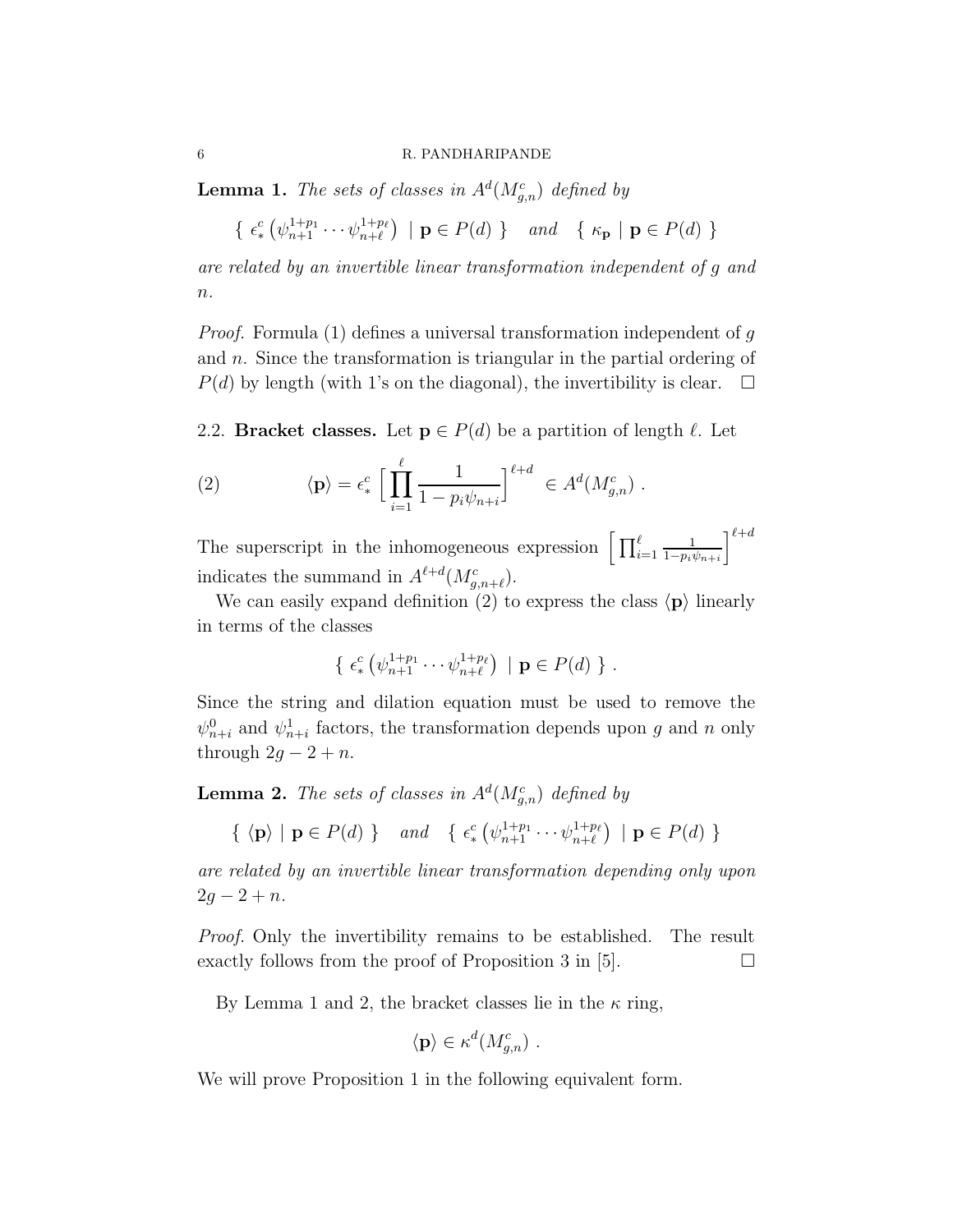Proposition 2. The space of relations among the classes

 $\{ \langle \mathbf{p} \rangle \mid \mathbf{p} \in P(d) \}$ 

valid in all the rings

$$
\{\kappa^*(M_{g,n}^c) \mid 2g-2+n=\zeta \}
$$

is of rank at least  $|P(d)| - |P(d, \zeta - d)|$ .

## 3. Relations via stable maps

3.1. Moduli of stable maps. Let  $\overline{M}_{g,n+m}(\mathbb{P}^1,d)$  denote the moduli of stable maps<sup>2</sup> to  $\mathbb{P}^1$  of degree d, and let

$$
\nu: \overline{M}_{g,n+m}(\mathbb{P}^1, d) \to \overline{M}_{g,n}
$$

be the morphism forgetting the map and the last  $m$  markings. The moduli space

$$
M_{g,n+m}^c(\mathbb{P}^1,d) \subset \overline{M}_{g,n+m}(\mathbb{P}^1,d)
$$

is defined by requiring the domain curve to be of compact type. The restriction

$$
\nu^c: M_{g,n+m}^c(\mathbb{P}^1, d) \to M_{g,n}^c
$$

is proper and equivariant with respect to the symmetries of  $\mathbb{P}^1$ .

We will find relations in  $A^*(M_{g,n}^c)$  by localizing  $\nu^c$  push-forwards which vanish geometrically. A complete analysis in the socle  $A^{2g-3}(M_g^c)$ was carried out in [5], but much more will be required for Theorem 1. While the relations in  $A^*(M_{g,n}^c)$  via stable quotients [11] are more elegantly expressed, the ranks of the relations via stable maps appear easier to compute.

### 3.2. Relations.

3.2.1. Indexing. Let  $d \leq 2g - 3 + n$ , and let

$$
\delta = 2g - 3 + n - d \; .
$$

We will construct a series of relations  $I(g, d, \alpha)$  in  $A^d(M_{g,n}^c)$  where

$$
\alpha=(\alpha_1,\ldots,\alpha_m)
$$

is a (non-empty) vector of non-negative integers satisfying two conditions:

(i)  $|\alpha| = \sum_{i=1}^{m} \alpha_i \le d - 2 - \delta,$ 

<sup>&</sup>lt;sup>2</sup>Stable maps were defined in  $[8]$ , see  $[6]$  for an introduction.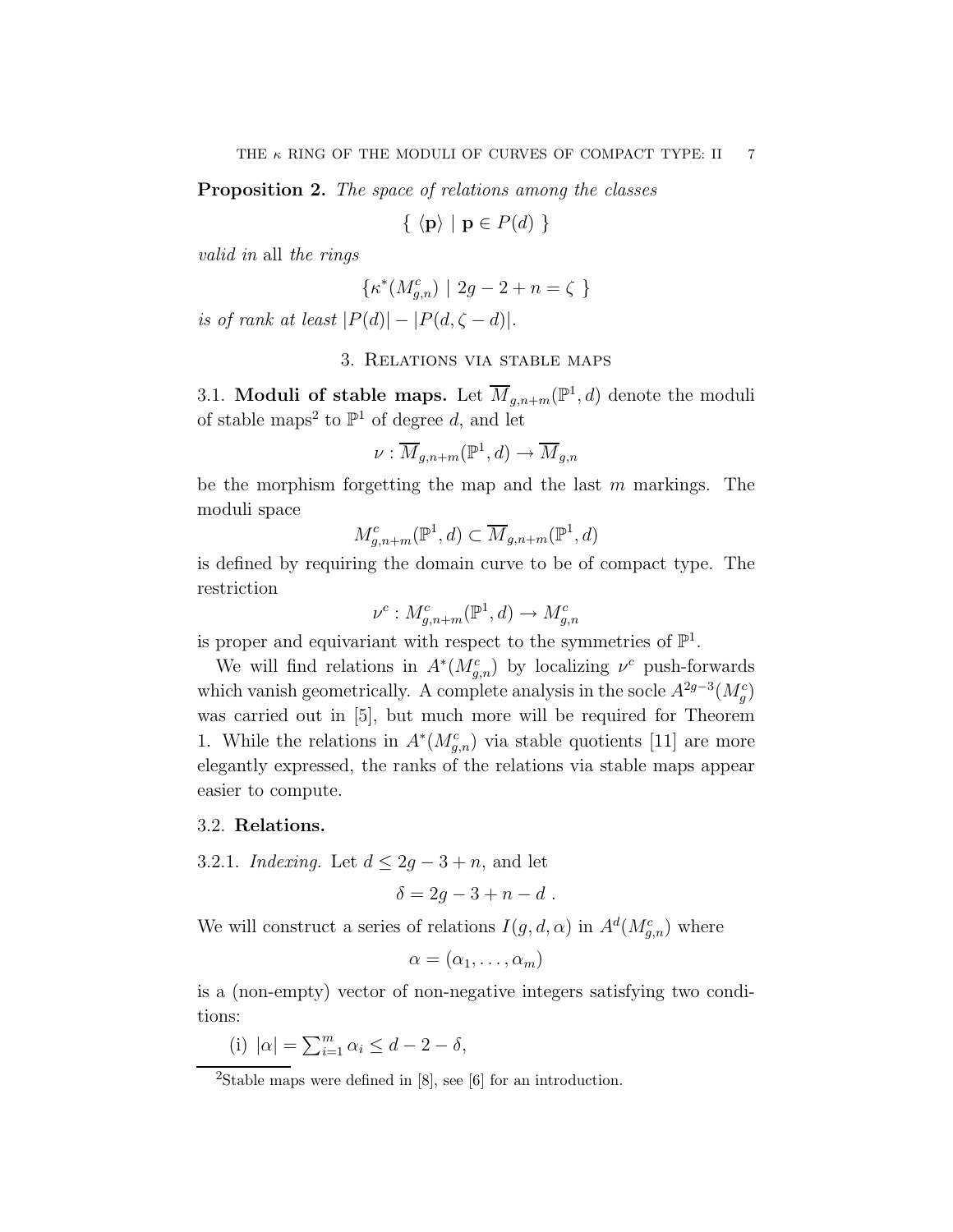(ii)  $\alpha_i > 0$  for  $i > 1$ .

By condition (i),  $d - 2 - \delta \geq 0$  so

$$
d > g - 1 + \lfloor \frac{n}{2} \rfloor \; .
$$

Condition (ii) implies  $\alpha_1$  is the only integer permitted to vanish. The relation  $I(g, d, \alpha)$  will be a variant of the equations considered in [5].

3.2.2. Formulas. Let  $\Gamma$  denote the data type

$$
(3) \qquad (p_1,\ldots,p_m)\cup\{p_{m+1},\ldots,p_\ell\},\,
$$

satisfying

$$
p_i > 0
$$
,  $\sum_{i=1}^{\ell} p_i = d$ .

The first part of  $\Gamma$  is an ordered m-tuple  $(p_1, \ldots, p_m)$ . The second part  $\{p_{m+1}, \ldots, p_\ell\}$  is an unordered set. Let  $\text{Aut}(\{p_{m+1}, \ldots, p_\ell\})$  be the group which permutes equal parts. The group of automorphisms Aut(Γ) equals Aut( $\{p_{m+1}, \ldots, p_\ell\}$ ).

**Theorem 3.** For all  $\alpha$  satisfying (i-ii),

$$
\sum_{\Gamma} \frac{1}{|\text{Aut}(\Gamma)|} \prod_{i=1}^{m} p_i^{-\alpha_i} \prod_{i=m+1}^{\ell} (-p_i)^{-1} \prod_{j=1}^{\ell} \frac{p_i^{p_i}}{p_i!} \langle p_1, \dots, p_{\ell} \rangle
$$
  
= 0 \in A<sup>d</sup>(M<sub>g,n</sub><sup>c</sup>),

where the sum is over all  $\Gamma$  of type (3).

The bracket  $\langle p_1, \ldots, p_\ell \rangle \in A^d(M_{g,n}^c)$  denotes the class associated to the partition defined by the union of all the parts  $p_i$  of  $\Gamma$ .

## 3.3. Proof of Theorem 3.

3.3.1. Torus actions. The first step is to define the appropriate torus actions. Let

$$
\mathbb{P}^1 = \mathbb{P}(V)
$$

where  $V = \mathbb{C} \oplus \mathbb{C}$ . Let  $\mathbb{C}^*$  act diagonally on V:

(4) 
$$
\xi \cdot (v_1, v_2) = (v_1, \xi \cdot v_2).
$$

Let  $p_1, p_2$  be the fixed points  $[1, 0], [0, 1]$  of the corresponding action on  $\mathbb{P}(V)$ . An equivariant lifting of  $\mathbb{C}^*$  to a line bundle L over  $\mathbb{P}(V)$  is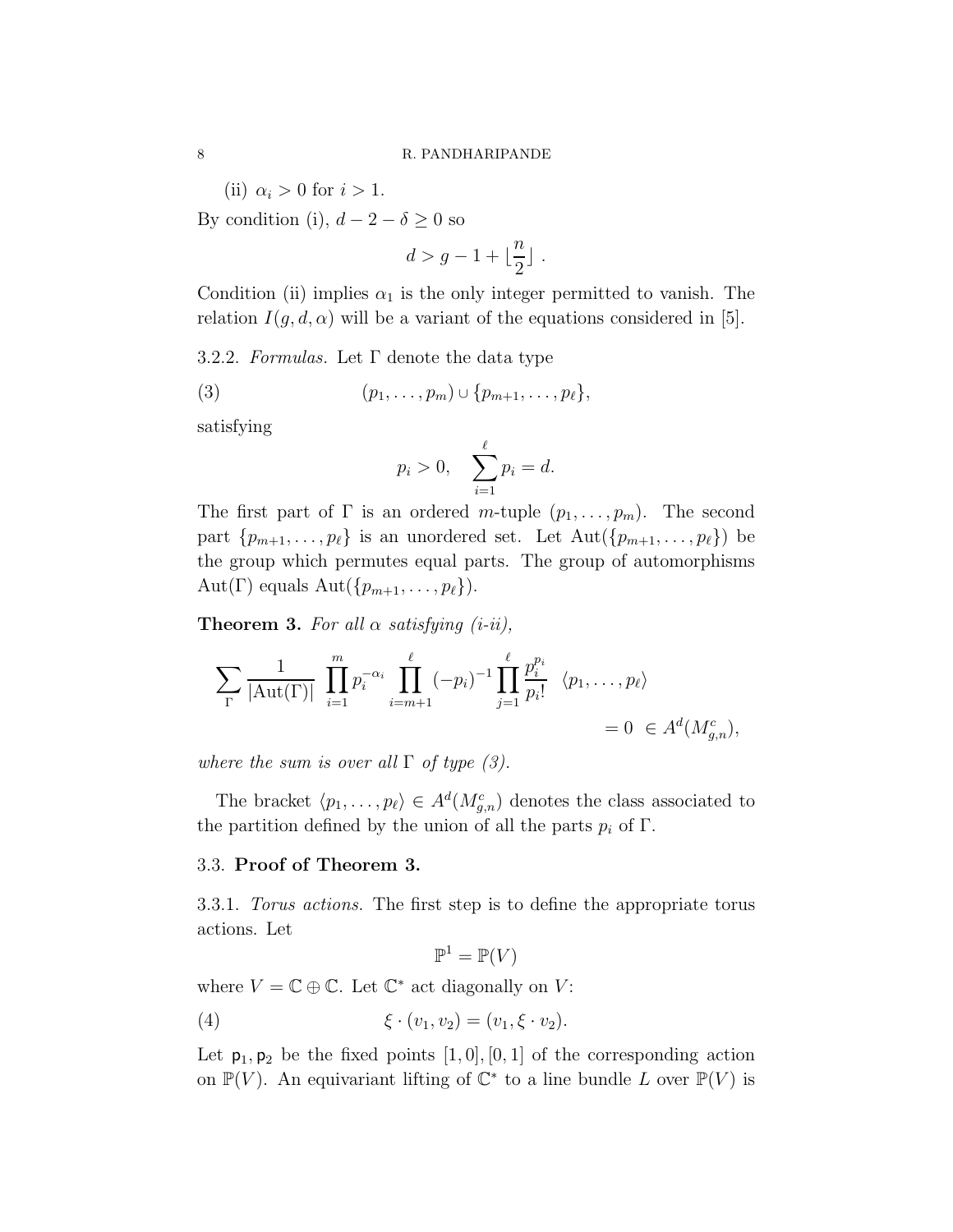uniquely determined by the weights  $[l_1, l_2]$  of the fiber representations at the fixed points

$$
L_1 = L|_{\mathsf{p}_1}, \quad L_2 = L|_{\mathsf{p}_2}.
$$

The canonical lifting of  $\mathbb{C}^*$  to the tangent bundle  $T_{\mathbb{P}}$  has weights  $[1, -1]$ . We will utilize the equivariant liftings of  $\mathbb{C}^*$  to  $\mathcal{O}_{\mathbb{P}(V)}(1)$  and  $\mathcal{O}_{\mathbb{P}(V)}(-1)$ with weights  $[1, 0]$ ,  $[0, 1]$  respectively.

Over the moduli space of stable maps  $\overline{M}_{q,n+m}(\mathbb{P}(V), d)$ , we have

$$
\pi: U \to \overline{M}_{g,n+m}(\mathbb{P}(V), d), \quad \mu: U \to \mathbb{P}(V)
$$

where U is the universal curve and  $\mu$  is the universal map. The representation (4) canonically induces  $\mathbb{C}^*$ -actions on U and  $\overline{M}_{g,n+m}(\mathbb{P}(V),d)$ compatible with the maps  $\pi$  and  $\mu$ . The  $\mathbb{C}^*$ -equivariant virtual class

$$
[\overline{M}_{g,n+m}(\mathbb{P}(V),d)]^{vir} \in A_{2g+2d-2+n+m}^{\mathbb{C}^*}(\overline{M}_{g,n+m}(\mathbb{P}(V),d))
$$

will play an important role.

3.3.2. Equivariant classes. Three types of equivariant Chow classes on  $\overline{M}_{g,n+m}(\mathbb{P}(V),d)$  will be considered here:

• The linearization [0, 1] on  $\mathcal{O}_{\mathbb{P}(V)}(-1)$  defines an  $\mathbb{C}^*$ -action on the rank  $d + g - 1$  bundle

$$
\mathbb{R} = R^1 \pi_*(\mu^* \mathcal{O}_{\mathbb{P}(V)}(-1))
$$

on  $\overline{M}_{q,n+m}(\mathbb{P}(V),d)$ . Let

$$
c_{top}(\mathbb{R}) \in A_{\mathbb{C}^*}^{g+d-1}(\overline{M}_{g,n+m}(\mathbb{P}(V),d))
$$

be the top Chern class.

- For each marking i, let  $\psi_i \in A^1_{\mathbb{C}^*}(\overline{M}_{g,n+m}(\mathbb{P}(V),d))$  denote the first Chern class of the canonically linearized cotangent line corresponding to i.
- Denote the  $i^{th}$  evaluation morphism by

$$
ev_i: \overline{M}_{g,n+m}(\mathbb{P}(V),d) \to \mathbb{P}(V).
$$

With  $\mathbb{C}^*$ -linearization [1, 0] on  $\mathcal{O}_{\mathbb{P}(V)}(1)$ , let

$$
\rho_i = c_1(\mathrm{ev}_i^* \mathcal{O}_{\mathbb{P}(V)}(1)) \in A^1_{\mathbb{C}^*}(\overline{M}_{g,n+m}(\mathbb{P}(V),d) .
$$

With  $\mathbb{C}^*$ -linearization  $[0, -1]$  on  $\mathcal{O}_{\mathbb{P}(V)}(1)$ , let

$$
\widetilde{\rho}_i = c_1(\mathrm{ev}_i^* \mathcal{O}_{\mathbb{P}(V)}(1)) \in A^1_{\mathbb{C}^*}(\overline{M}_{g,n+m}(\mathbb{P}(V),d) .
$$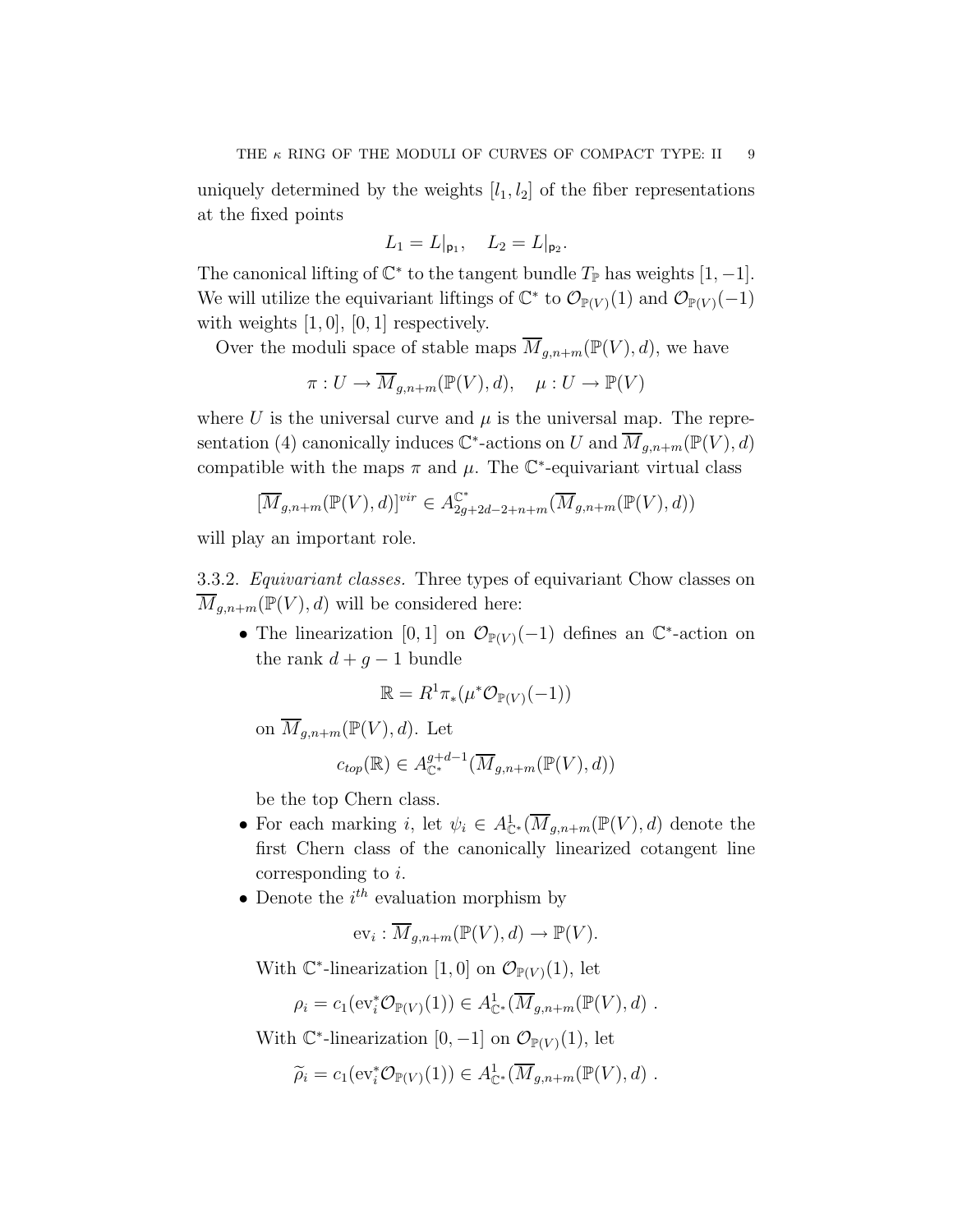In the non-equivariant limit,  $\rho_i^2 = 0$ . Our notation here closely follows [5].

3.3.3. Vanishing integrals. The forgetful morphism

$$
\nu: \overline{M}_{g,n+m}(\mathbb{P}(V),d) \to \overline{M}_{g,n}
$$

is  $\mathbb{C}^*$ -equivariant with respect to the trivial action on  $\overline{M}_{g,n}$ . As in Section 3.2.1, let

$$
d \le 2g - 3 + n, \quad \delta = 2g - 3 + n - d,
$$

and let  $\alpha = (\alpha_1, \ldots, \alpha_m)$  satisfy

(i) 
$$
|\alpha| = \sum_{i=1}^{m} \alpha_i \le d - 2 - \delta
$$
,  
(ii)  $\alpha_i > 0$  for  $i > 1$ .

Let  $I(g, d, \alpha)$  be the  $\mathbb{C}^*$ -equivariant push-forward

$$
\nu_*\left(\rho_{n+1}^{d-1-\delta-|\alpha|}\prod_{i=1}^m\rho_{n+i}\psi_{n+i}^{\alpha_i}\prod_{j=1}^n\widetilde{\rho}_j\ c_{top}(\mathbb{R})\ \cap\ [\overline{M}_{g,n+m}(\mathbb{P}(V),d)]^{vir}\right)\ .
$$

The degree of the class

$$
\rho_{n+1}^{d-1-\delta-|\alpha|} \prod_{i=1}^m \rho_{n+i} \psi_{n+i}^{\alpha_i} \prod_{j=1}^n \widetilde{\rho}_j \ c_{top}(\mathbb{R})
$$

is easily computed to be

$$
d-1 - \delta - |\alpha| + m + |\alpha| + n + d + g - 1 =
$$
  

$$
g + 2d - 2 + n + m - \delta.
$$

Since the cycle dimension of the virtual class is  $2g + 2d - 2 + n + m$ , the push-forward  $I(g, d, \alpha)$  has cycle dimension

$$
2g + 2d - 2 + n + m - (g + 2d - 2 + n + m - \delta) = g + \delta
$$
  
= 3g - 3 + n - d.

Equivalently,  $I(g, d, \alpha) \in A^d_{\mathbb{C}^*}(\overline{M}_{g,n})$ . Since the class  $\rho_{n+1}$  appears with exponent

$$
d - \delta - |\alpha| \ge 2,
$$

 $I(g, d, \alpha)$  vanishes in the non-equivariant limit.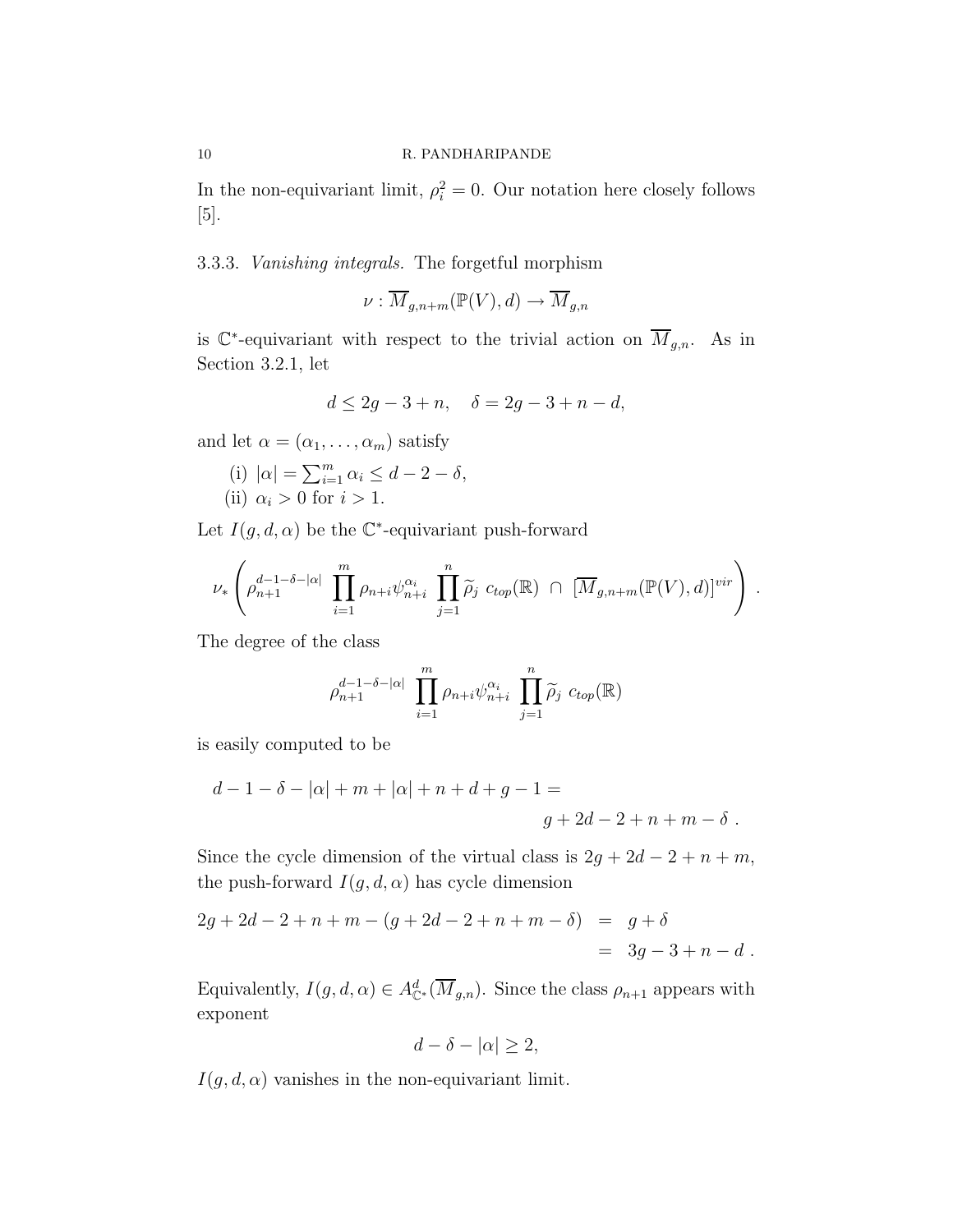3.3.4. Localization terms. The virtual localization formula of [7] calculates  $I(q, d, \alpha)$  in terms of tautological classes on the moduli space  $M_{g,n}$ . To prove Theorem 3, we will calculate the restriction of the localization formula to  $M_{g,n}^c$ .

The localization formula expresses  $I(g, d, \alpha)$  as a sum over connected decorated graphs  $\Gamma$  indexing the  $\mathbb{C}^*$ -fixed loci of  $\overline{M}_{g,n+m}(\mathbb{P}(V),d)$ . The vertices of the graphs lie over the fixed points  $p_1, p_2 \in \mathbb{P}(V)$  and are labelled with genera (which sum over the graph to  $g - h^1(\Gamma)$ ). The edges of the graphs lie over  $\mathbb{P}^1$  and are labelled with degrees (which sum over the graph to d). Finally, the graphs carry  $n + m$  markings on the vertices. The valence val $(v)$  of a vertex  $v \in \Gamma$  counts both the incident edges and markings. The edge valence of  $v$  counts only the incident edges.

Only a very restricted subset of graphs will yield non-vanishing contributions to  $I(g, d, \alpha)$  in the non-equivariant limit. If a graph  $\Gamma$  contains a vertex lying over  $p_1$  of edge valence greater than 1, then the contribution of  $\Gamma$  to vanishes by our choice of linearization on the bundle R. A vertex over  $p_1$  of edge valence greater than 1 yields a trivial Chern root of  $\mathbb R$  (with trivial weight 0) in the numerator of the localization formula to force the vanishing.

By the above vanishing, only *comb* graphs  $\Gamma$  contribute to  $I(g, d, \alpha)$ . Comb graphs contain  $\ell \leq d$  vertices lying over  $p_1$  each connected by a distinct edge to a unique vertex lying over  $p_2$ .

If  $\Gamma$  contains a vertex over  $p_1$  of positive genus, then the restriction to  $M_{g,n}^c$  of the contribution of  $\Gamma$  to  $I(g,d,\alpha)$  vanishes by the following argument. Let v be a genus  $g(v) > 0$  vertex lying over  $p_1$ . The integrand term  $c_{top}(\mathbb{R})$  yields a factor  $c_{g(v)}(\mathbb{E}^*)$  with trivial  $\mathbb{C}^*$ -weight on the genus  $g(v)$  moduli space corresponding to the vertex v. Since

$$
\lambda_{g(v)}|_{M^c_{g(v),\text{val}(v)}}=0
$$

by [12], the required vanishing holds.

The linearizations of the classes  $\rho_i$  and  $\tilde{\rho}_j$  place restrictions on the marking distribution. Since the class  $\tilde{\rho}_j$  is obtained from  $\mathcal{O}_{\mathbb{P}(V)}(1)$ with linearization  $[0, -1]$ , the first *n* markings must lie on the unique vertex over over  $p_2$ . Since the class  $\rho_i$  is obtained from  $\mathcal{O}_{\mathbb{P}(V)}(1)$  with linearization [1,0], the last m markings must lie on vertices over  $p_1$ .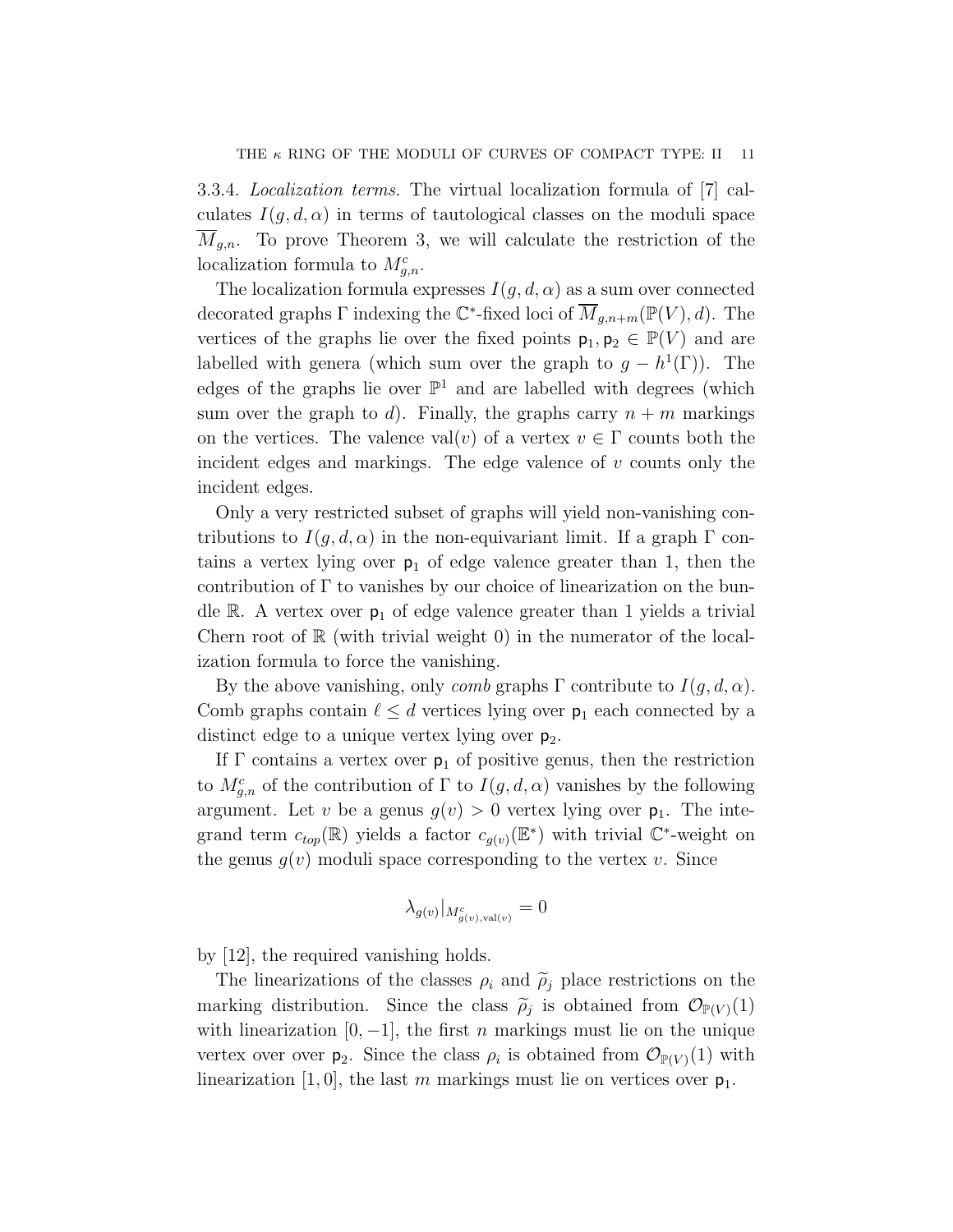Finally, we claim the last m markings of  $\Gamma$  must lie on distinct vertices over  $p_1$  for nonvanishing contribution to  $I(g, d, \alpha)$ . Let v be a vertex over  $p_1$  (with  $g(v) = 0$ ). If v carries at least two markings, the fixed locus corresponding to Γ contains a product factor  $\overline{M}_{0,r+1}$  where r is the number of markings incident to v. The classes  $\psi_{n+i}^{\alpha_i}$  carry trivial  $\mathbb{C}^*$ -weight. Moreover, as each  $\alpha_i > 0$  for  $i > 1$ , we see the sum of the  $\alpha_i$  as i ranges over the set of markings incident to v is at least  $r-1$ . Since the sum exceeds the dimension of  $\overline{M}_{0,r+1}$ , the graph contribution to  $I(q, d, \alpha)$  vanishes.

The proof of the main result about the localization terms for  $I(q, d, \alpha)$ is now complete.

**Proposition 3.** The restriction of  $I(g, d, \alpha)$  to  $M_{g,n}^c$  is expressed via the virtual localization formula as a sum over genus g, degree d, marked comb graphs  $\Gamma$  satisfying:

- (i) all vertices over  $p_1$  are of genus 0,
- (ii) the unique vertex over  $p_2$  carries all of the first n markings,
- (iii) the last m markings all lie over  $p_1$ ,
- (iv) each vertex over  $p_1$  carries at most 1 of the last m markings.

3.3.5. Formulas. The precise contributions of allowable graphs  $\Gamma$  to the non-equivariant limit of  $I(q, d, \alpha)$  are now calculated.

Let  $\Gamma$  be a genus g, degree d, comb graph with  $n + m$  markings satisfying conditions (i-iv) of Proposition 3. By condition (iv),  $\Gamma$  must have  $\ell \geq m$  edges.  $\Gamma$  may be described uniquely by the data

(5) 
$$
(p_1,\ldots,p_m)\cup\{p_{m+1},\ldots,p_\ell\},\,
$$

satisfying:

$$
p_i > 0
$$
,  $\sum_{i=1}^{\ell} p_i = d$ .

The elements of the ordered m-tuple  $(p_1, \ldots, p_m)$  correspond to the degree assignments of the edges incident to the vertices marked by the last m markings. The elements of the unordered partition  $\{p_{m+1}, \ldots, p_\ell\}$ correspond to the degrees of edges incident to the unmarked vertices over  $p_1$ . The group of graph automorphisms is

$$
Aut(\Gamma) = Aut({p_{m+1},\ldots,p_\ell}) .
$$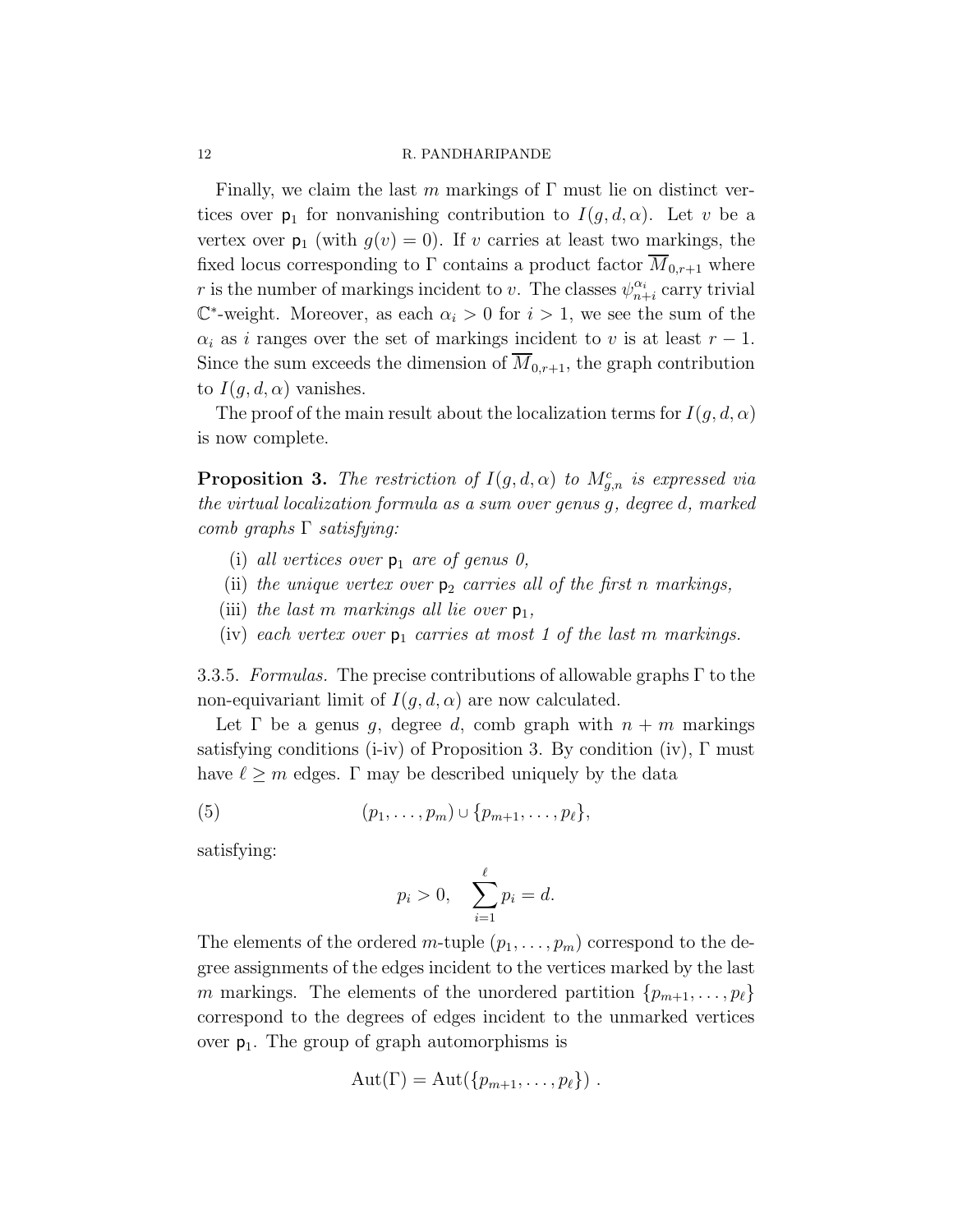By a direct application of the virtual localization formula of [7], we find the contribution of the graph  $(5)$  to the normalized<sup>3</sup> push-forward

$$
(-1)^{g+1+|\alpha|+n+m} \cdot I(g,d,\alpha)
$$

equals

$$
\frac{1}{|\mathrm{Aut}(\Gamma)|}\ \prod_{i=1}^{m}p_i^{-\alpha_i}\prod_{i=m+1}^{\ell}(-p_i)^{-1}\prod_{i=1}^{\ell}\frac{p_i^{p_i}}{p_i!}\ \langle p_1,\ldots,p_\ell\rangle\ .
$$

Hence, the vanishing of  $I(g, d, \alpha)$  yields the relation

$$
\sum_{\Gamma} \frac{1}{|\mathrm{Aut}(\Gamma)|} \prod_{i=1}^{m} p_i^{-\alpha_i} \prod_{i=m+1}^{\ell} (-p_i)^{-1} \prod_{i=1}^{\ell} \frac{p_i^{p_i}}{p_i!} \ \langle p_1, \ldots, p_{\ell} \rangle = 0 ,
$$

where the sum is over all graphs  $(5)$ .

Question 1. Are the relations of Theorem 3 equivalent to relations constructed in Section 3 of [9] via stable quotients?

## 4. Rank analysis

4.1. **Matrix of relations.** Theorem 3 yields relations in  $\kappa^d(M_{g,n}^c)$ , indexed by  $\alpha = (\alpha_1, \ldots, \alpha_m)$  satisfying conditions (i-ii) of Section 3.2.1 with

$$
\delta = 2g - 3 + n - d \ge 0.
$$

We rewrite the relation obtained from the vanishing of  $I(g, d, \alpha)$  as

(6) 
$$
\sum_{\mathbf{p}\in P(d)} C_{\alpha}^{\mathbf{p}} \langle \mathbf{p} \rangle = 0.
$$

The coefficients are

$$
C_{\alpha}^{p} = \frac{1}{|\text{Aut}(p)|} \prod_{i=1}^{\ell} \frac{p_i^{p_i}}{p_i!} \sum_{\phi} \prod_{i=1}^{m} p_{\phi(i)}^{-\alpha_i} \prod_{j \in \text{Im}(\phi)^c} (-p_j)^{-1} ,
$$

where the sum is over all injections

$$
\phi: \{1,\ldots,m\} \to \{1,\ldots,\ell\}
$$

and

$$
\operatorname{Im}(\phi)^c \subset \{1, \ldots, \ell\}
$$

is the complement of the image of  $\phi$ .

<sup>&</sup>lt;sup>3</sup>The parallel equation on page 106 of [5] has a sign error in the normalization. Instead of  $(-1)^{g+1}I(g, d, \alpha)$  there, the normalization should be  $(-1)^{g+1+|\alpha|+\ell(\alpha)} I(g, d, \alpha)$ . The sign change makes no difference.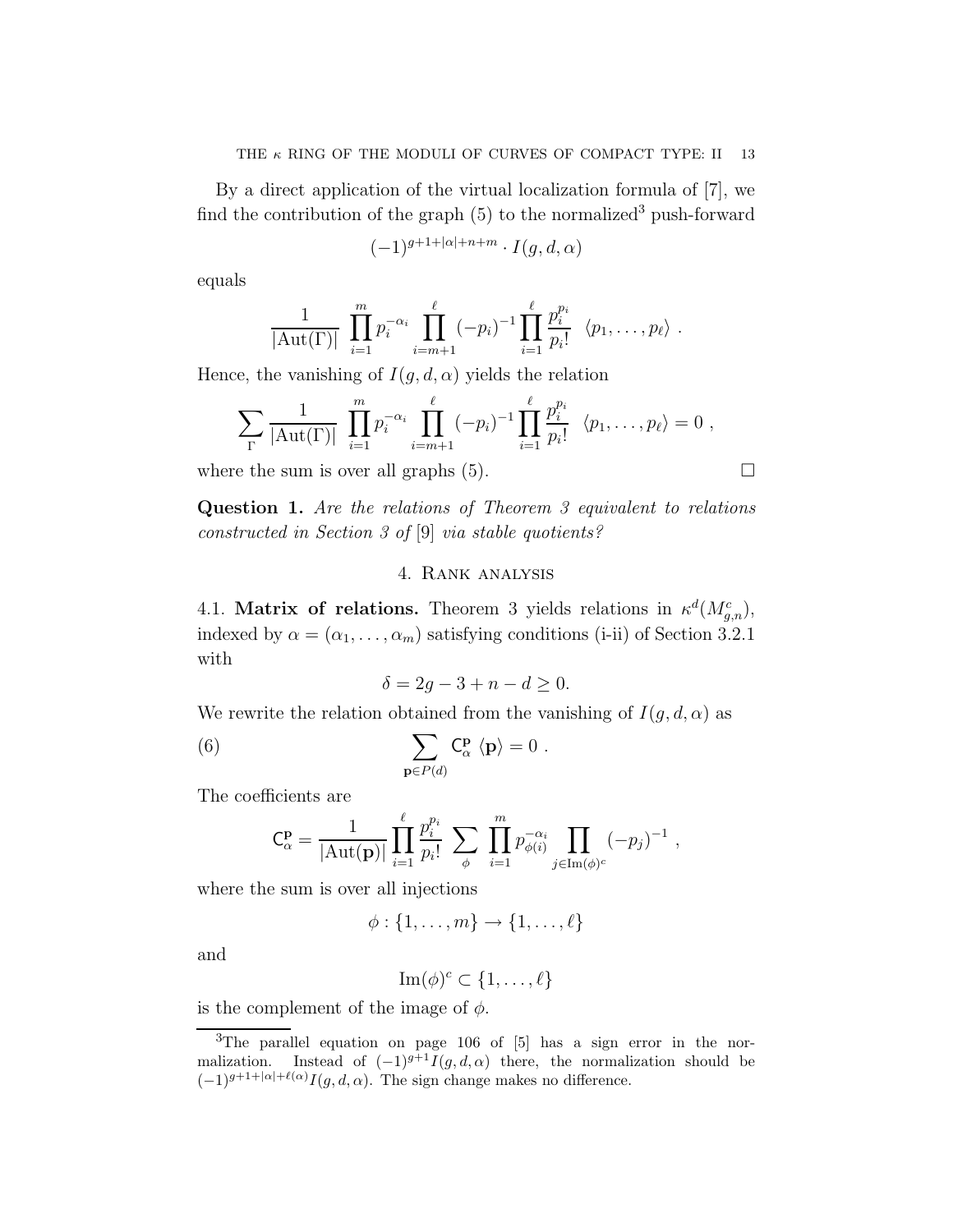To prove Proposition 2, we will show the system (6) is of rank at least  $|P(d)| - |P(d, \delta + 1)|$ . The claim is empty unless  $0 \le \delta \le d - 2$ .

4.2. Ordering. For  $0 \le \delta \le d - 2$ , define the subset  $P_{\delta}(d) \subset P(d)$  by removing partitions of length at most  $\delta + 1$ ,

$$
P_{\delta}(d) = P(d) \setminus P(d, \delta + 1) .
$$

We order  $P_{\delta}(d)$  by the following rules

- longer partitions appear before shorter partitions,
- for partitions of the same length, we use the lexicographic ordering with larger parts<sup>4</sup> appearing before smaller parts.

For example, the ordered list of the 10 elements of  $P_0(6)$  is

$$
(1^6), (2, 1^4), (3, 1^3), (2^2, 1^2), (4, 1^2), (3, 2, 1), (2^3), (5, 1), (4, 2), (3, 3).
$$

Given a partition  $\mathbf{p} \in P(d)$ , let  $\widehat{\mathbf{p}}$  be the partition obtained removing all parts equal to 1. For example,

$$
\widehat{(1^6)} = \emptyset, \ \widehat{(3,2,1)} = (3,2) \ .
$$

Let  $p^-$  be the partition obtained by lowering all the parts of  $p$  by 1,

$$
(16)- = \emptyset, (3, 2, 1)- = (2, 1).
$$

If **p** has length  $\ell$ , then

$$
\mathbf{p}^- \in P(d-\ell).
$$

To each partition  $\mathbf{p} \in P_{\delta}(d)$ , we associate data  $\alpha[\mathbf{p}]$  satisfying conditions (i)-(ii) with respect to  $\delta$  by the following rules. The special designation

$$
\alpha[(1^d)] = (0)
$$

is given. Otherwise

$$
\alpha[\mathbf{p}] = \mathbf{p}^- .
$$

We note condition (i) of Section 3.2.1,

$$
|\alpha[\mathbf{p}]| \leq d - 2 - \delta \;,
$$

is satisfied in all cases.

Let  $M_{\delta}(d)$  be the square matrix indexed by the ordered set  $P_{\delta}(d)$ with elements

$$
M_{\delta}(d)[\mathbf{p},\mathbf{q}] = \mathsf{C}^{\mathbf{q}}_{\alpha[\mathbf{p}]}.
$$

<sup>4</sup>Remember the parts of  $\mathbf{p} = (p_1, \ldots, p_\ell)$  are ordered by  $p_1 \geq \ldots \geq p_\ell$ .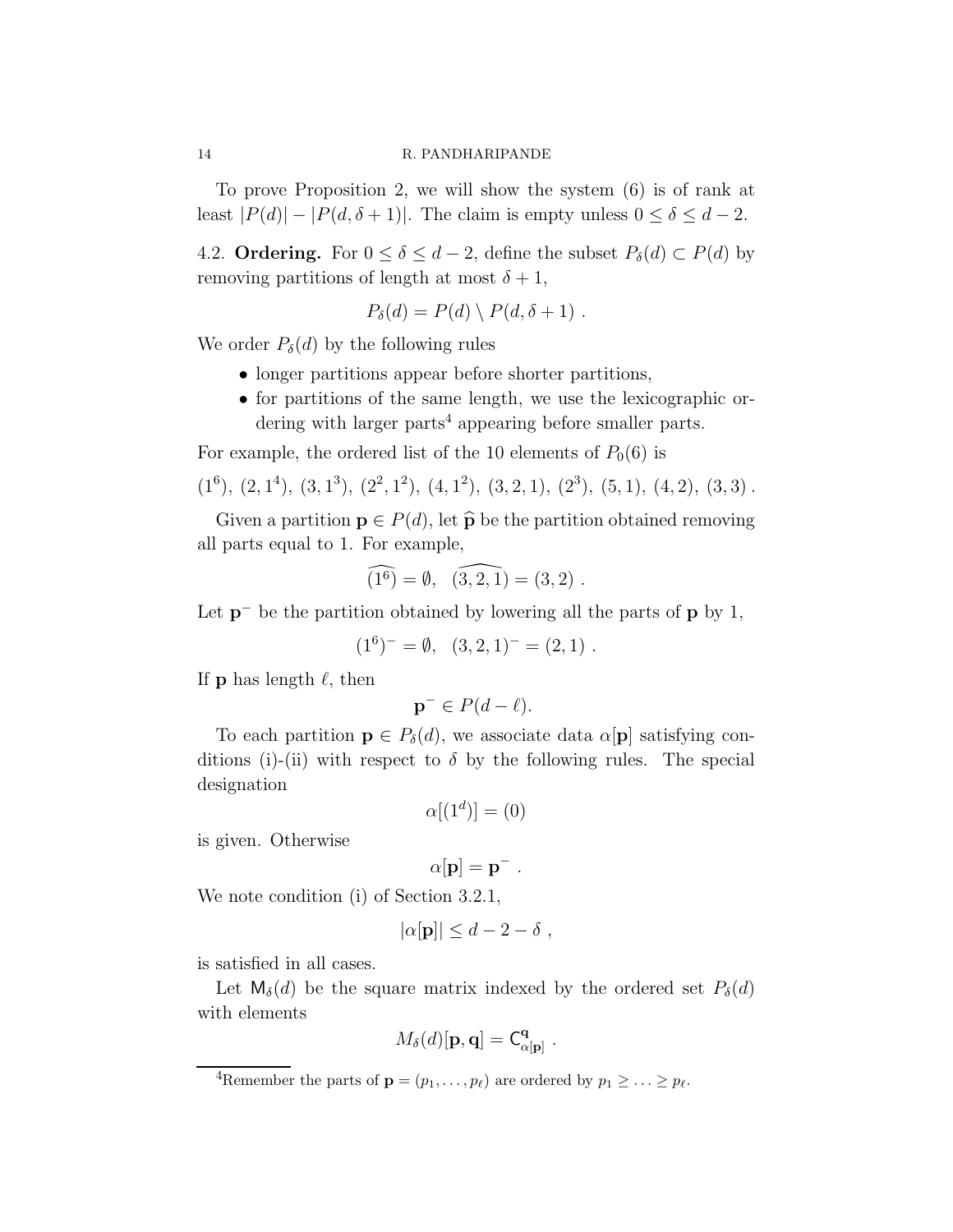The rank of the system (6) is at least

$$
|P_{\delta}(d)| = |P(d)| - |P(d, \delta + 1)|
$$

by the following nonsingularity result proven in Sections 4.3 - 4.6 below.

**Proposition 4.** For  $0 \le \delta \le d - 2$ , the matrix  $\mathsf{M}_{\delta}(d)$  is nonsingular.

Proposition 4 implies Proposition 2 and thus Theorem 1. Moreover, Proposition 4 provides a new approach to [5].

4.3. Scaling. Let  $X_{\delta}(d)$  be the square matrix indexed by the ordered set  $P_{\delta}(d)$  with elements

$$
\mathsf{X}_{\delta}(d)[(1)^{d}, \mathbf{q}] = (-1)^{\ell(\mathbf{q})-1}d
$$
  

$$
\mathsf{X}_{\delta}(d)[\mathbf{p} \neq (1)^{d}, \mathbf{q}] = \sum_{\phi} (-1)^{\ell(\mathbf{q})-\ell(\widehat{\mathbf{p}})} \prod_{i=1}^{\ell(\widehat{\mathbf{p}})} q_{\phi(i)}^{-\widehat{p}_{i}+2},
$$

where the sum is over all injections

$$
\phi: \{1,\ldots,\ell(\widehat{\mathbf{p}})\}\to \{1,\ldots,\ell(\mathbf{q})\}.
$$

For example,  $X_0(6)$  is

$$
\begin{pmatrix}\n-6 & 6 & -6 & -6 & 6 & 6 & 6 & -6 & -6 & -6 \\
-6 & 5 & -4 & -4 & 3 & 3 & 3 & -2 & -2 & -2 \\
-6 & \frac{9}{2} & -\frac{10}{3} & -3 & \frac{9}{4} & \frac{11}{6} & \frac{3}{2} & -\frac{6}{5} & -\frac{3}{4} & -\frac{2}{3} \\
30 & -20 & 12 & 12 & -6 & -6 & -6 & 2 & 2 & 2 & 2 \\
-6 & \frac{17}{4} & -\frac{28}{9} & -\frac{5}{2} & \frac{33}{16} & \frac{49}{36} & \frac{3}{4} & -\frac{26}{25} & -\frac{5}{16} & -\frac{2}{9} \\
30 & -18 & 10 & 9 & -\frac{9}{2} & -\frac{11}{3} & -3 & \frac{6}{5} & \frac{3}{4} & \frac{2}{3} \\
-120 & 60 & -24 & -24 & 6 & 6 & 6 & 0 & 0 & 0 \\
-6 & \frac{33}{8} & -\frac{82}{27} & -\frac{9}{4} & \frac{129}{64} & \frac{251}{216} & \frac{3}{8} & -\frac{126}{125} & -\frac{9}{64} & -\frac{2}{27} \\
30 & -17 & \frac{28}{3} & \frac{15}{2} & -\frac{33}{8} & -\frac{49}{18} & -\frac{3}{2} & \frac{26}{25} & \frac{5}{16} & \frac{2}{9} \\
30 & -16 & 8 & \frac{13}{2} & -3 & -2 & -\frac{3}{2} & \frac{2}{5} & \frac{1}{4} & \frac{2}{9}\n\end{pmatrix}
$$

.

The matrix  $\mathsf{X}_{\delta}(d)$  is obtained from  $\mathsf{M}_{\delta}(d)$  by dividing each column corresponding to q by

$$
\frac{1}{|\mathrm{Aut}(\mathbf{q})|} \prod_{i=1}^{\ell(\mathbf{q})} \frac{q_i^{q_i-1}}{q_i!}.
$$

Hence,  $\mathsf{X}_{\delta}(d)$  is nonsingular if and only if  $\mathsf{M}_{\delta}(d)$  is nonsingular.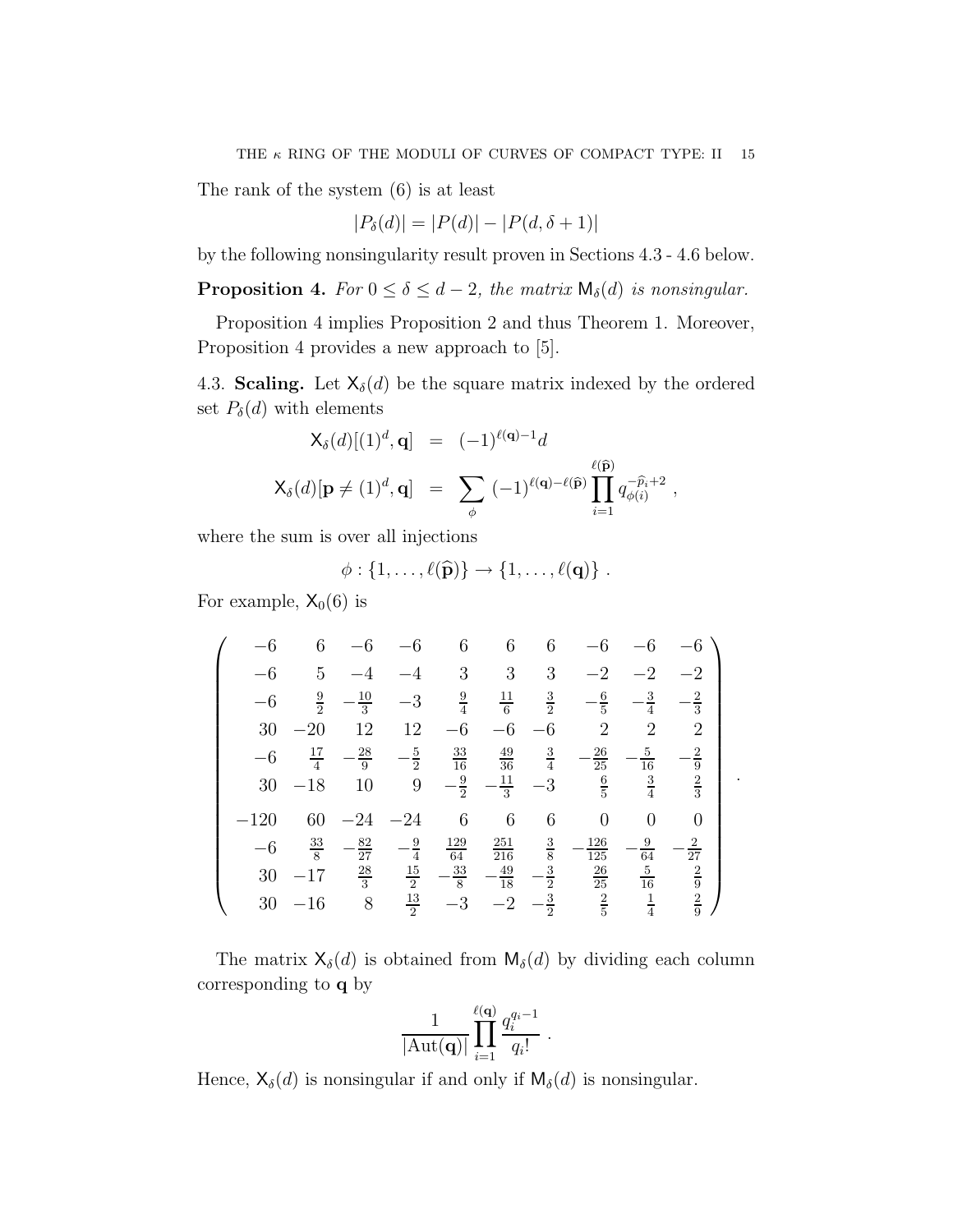4.4. Elimination. Our strategy for proving Proposition 4 is to find an upper-triangular square matrix  $Y_0(d)$  for which the product

$$
(7) \t\t X_0(d) \cdot Y_0(d)
$$

is lower-triangular with  $\pm 1$ 's on the diagonal. Since  $\mathsf{X}_{\delta}(d)$  for

$$
0\leq \delta\leq d-2
$$

occurs as an upper left minor of  $X_0(d)$ , the lower-triangularity of the product (7) will establish Proposition 4 for the full range of  $\delta$  values.

We define  $Y_0(d)$  to be the square matrix indexed by the ordered set  $P_0(d)$  given by the following rules. The upper left corner is

$$
\mathsf{Y}_{0}(d)[(1^d),(1^d)]=\frac{1}{d}
$$

If at least one of  $\{p,q\}$  is not equal to  $(1^d)$ , then the matrix elements are

$$
\mathsf{Y}_{0}(d)[\mathbf{p},\mathbf{q}] = \frac{1}{|\mathrm{Aut}(\mathbf{p})|} \frac{1}{|\mathrm{Aut}(\widehat{\mathbf{q}})|} \sum_{\theta} \prod_{i=1}^{\ell(\mathbf{q})} {q_i \choose p_{i[1]}, \ldots, p_{i[\ell_i]}} q_i^{\ell_i-2} \prod_{j=1}^{\ell_i} p_{ij}^{p_{ij}-1},
$$

where the sum is over all functions

$$
\theta: \{1,\ldots,\ell(\mathbf{p})\} \to \{1,\ldots,\ell(\mathbf{q})\}
$$

with

$$
\theta^{-1}(i) = \{i[1], \ldots, i[\ell_i]\}
$$

satisfying

$$
q_i = \sum_{j=1}^{\ell_i} p_{i[j]}
$$

.

For example,  $Y_0(6)$  is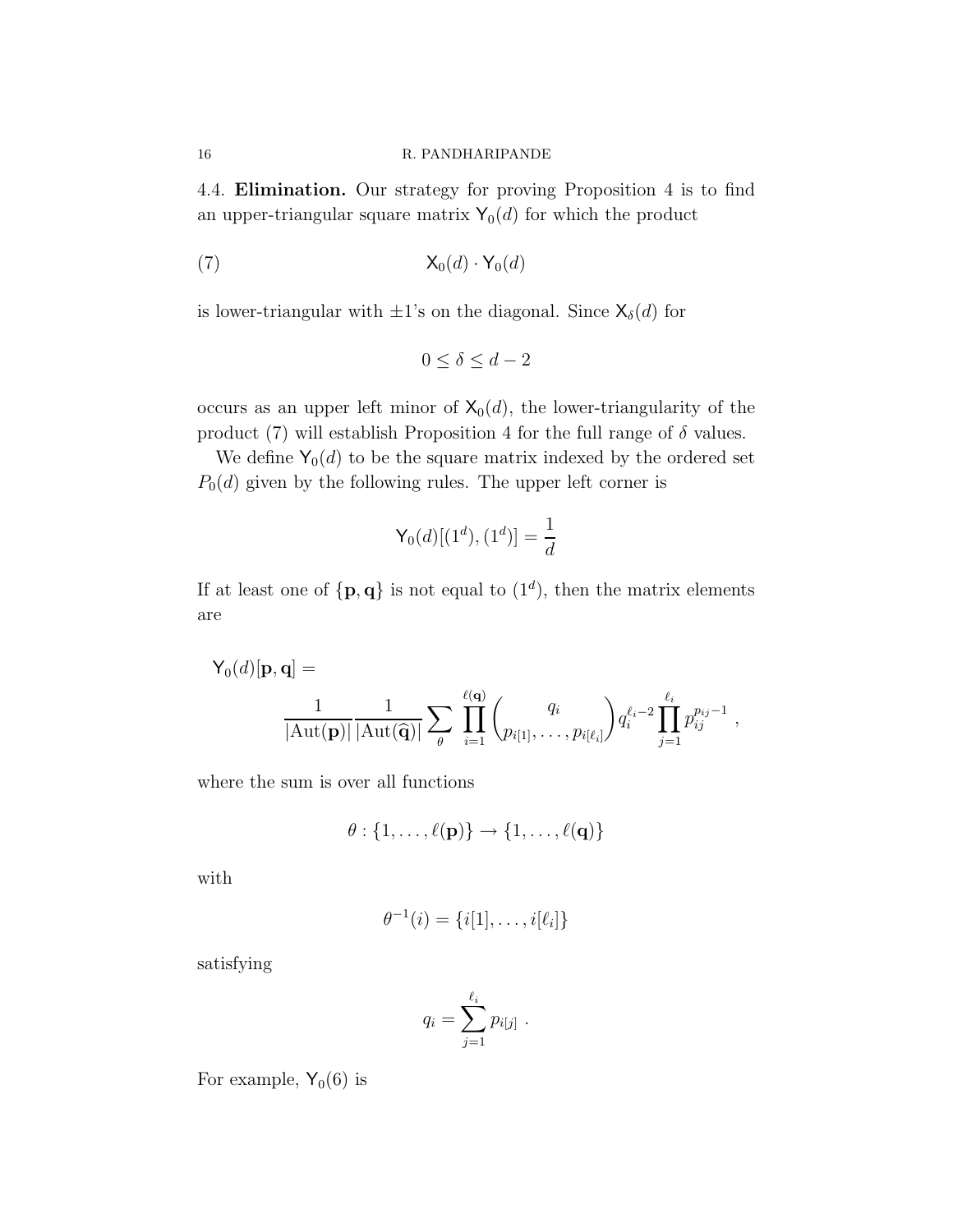| $\frac{1}{6}$  |                |                |                  |             |             |                   | $1 \quad 3 \quad \frac{1}{2} \quad 16 \quad 3 \quad \frac{1}{6} \quad 125 \quad 16$ |            | $\frac{9}{2}$  |
|----------------|----------------|----------------|------------------|-------------|-------------|-------------------|-------------------------------------------------------------------------------------|------------|----------------|
| $\theta$       |                |                |                  |             |             |                   | 1 6 1 48 9 $\frac{1}{2}$ 500 64 18                                                  |            |                |
| $\theta$       |                | 0 <sup>3</sup> | $\theta$         |             |             |                   | 36 3 0 450 36                                                                       |            | 9              |
|                | $0 \quad 0$    |                |                  |             |             |                   | $0 \frac{1}{2}$ 12 6 $\frac{1}{2}$ 300 60 18                                        |            |                |
| $\theta$       | $\overline{0}$ | $\theta$       | $\boldsymbol{0}$ |             |             |                   | 16 0 0 320 16                                                                       |            | $\theta$       |
| $\Omega$       | $\overline{0}$ | $\theta$       | $\boldsymbol{0}$ |             |             |                   | 0 3 0 180 36 18                                                                     |            |                |
| $\overline{0}$ | $0\quad 0$     |                | $\boldsymbol{0}$ |             |             | 0 0 $\frac{1}{6}$ |                                                                                     | $0\quad12$ | $\overline{0}$ |
| $\Omega$       | $\overline{0}$ | $\theta$       | $\overline{0}$   |             | $0 \quad 0$ |                   | 0 125                                                                               | $\theta$   | $\theta$       |
| $\theta$       | $\overline{0}$ | $\overline{0}$ | $\theta$         |             | $0 \quad 0$ | $\overline{0}$    | $\overline{0}$                                                                      | 16         | $\theta$       |
|                |                | $\theta$       | $\theta$         | $0 \quad 0$ |             | $\overline{0}$    | $\boldsymbol{0}$                                                                    | 0          | $\frac{9}{2}$  |

.

By the conditions on  $\theta$  in the definition,  $\mathsf{Y}_0(d)$  is easily seen to be upper-triangular.

4.5. Generating functions. Let  $\mathbb{Q}[t]$  denote the polynomial ring in infinitely many variables

$$
t = \{t_1, t_2, t_3, \ldots\}.
$$

Define a Q-linear function

$$
\langle \ \rangle: \mathbb{Q}[t] \to \mathbb{Q}
$$

by the equations  $\langle 1 \rangle = 1$  and

$$
\langle t_{d_1} t_{d_2} \cdots t_{d_k} \rangle = (d_1 + d_2 + \ldots + d_k)^{k-3}.
$$

We may extend  $\langle \ \rangle$  uniquely to define a x-linear function:

$$
\langle \ \rangle: \mathbb{Q}[t][[x]] \to \mathbb{Q}[[x]].
$$

For each non-negative integer  $i$ , let

$$
Z_i(t, x) = \sum_{j>0} x^j t_j \frac{j^{j-i}}{j!} \in \mathbb{Q}[t][[x]].
$$

Applying the bracket, we define

$$
\mathsf{F}_{\alpha_1,\dots,\alpha_m} = \langle \exp(-Z_1) \cdot Z_{\alpha_1} \cdots Z_{\alpha_m} \rangle \in \mathbb{Q}[[x]].
$$

**Lemma 3.** Let  $\alpha = (\alpha_1, \ldots, \alpha_n)$  be a non-empty sequence of nonnegative integers satisfying  $\alpha_i > 0$  for  $i > 1$ . The series

$$
\mathsf{F}_{\alpha_1,\dots,\alpha_m} \in \mathbb{Q}[[x]]
$$

is a polynomial of degree at most  $1 + \sum_{i=1}^{m} \alpha_i$  in x.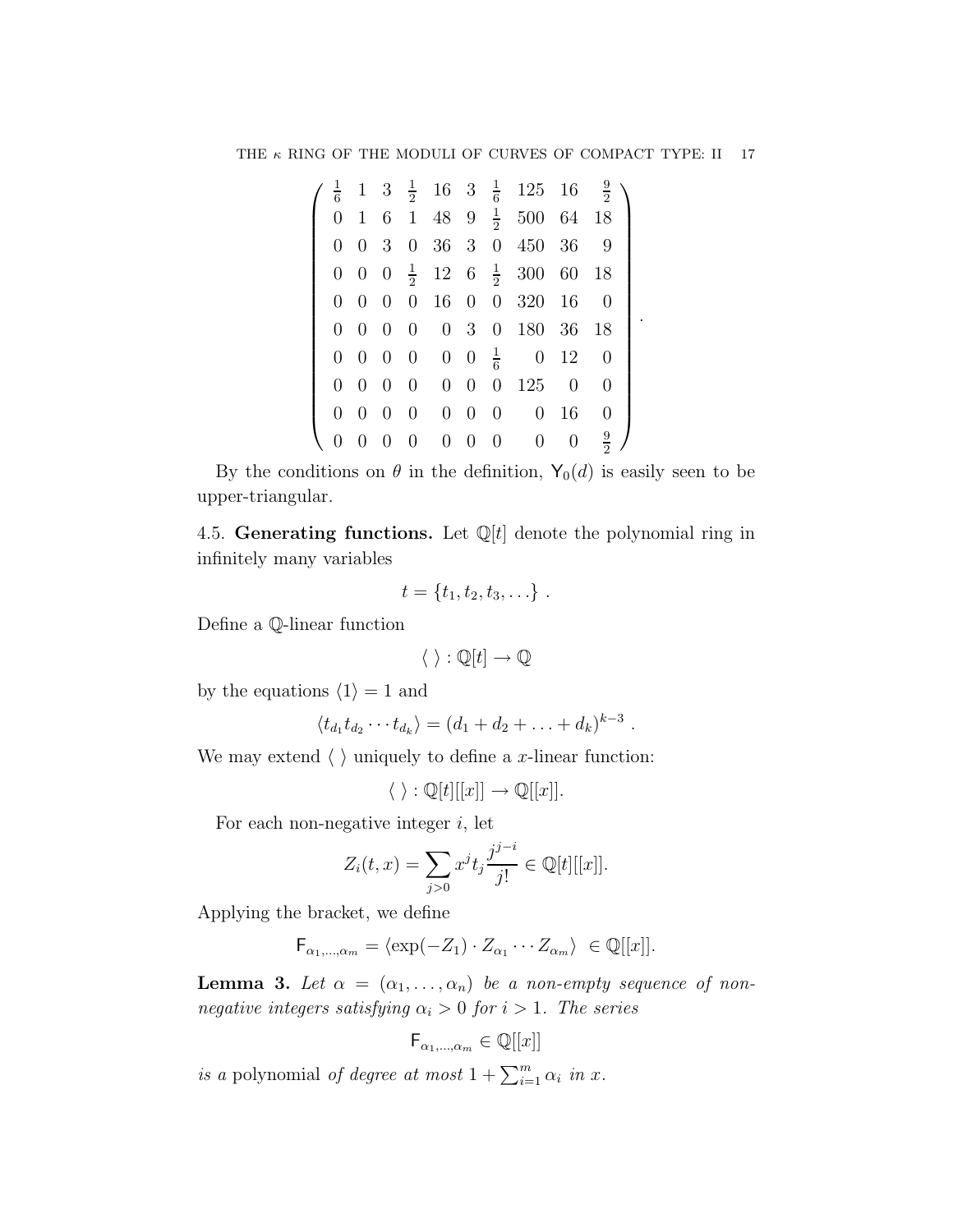**Lemma 4.** Let  $\alpha_1 \geq 0$ . Then,

$$
\mathsf{F}_{\alpha_1} = \frac{(-1)^{\alpha_1}}{(1+\alpha_1)(1+\alpha_1)!} x^{1+\alpha_1} + \dots
$$

where the dots stand for lower order terms.

Lemma 3 can be proven by various methods. A proof via localization on moduli space is given in [5] in Section 1.7.  $\Box$ 

Lemma 4 is more interesting. The integral

(8) 
$$
J_{1+\alpha_1} = \int_{\overline{M}_{0,1}(\mathbb{P}^1,1+\alpha_1)} \rho_1 \psi_1^{\alpha_1} c_{top}(\mathbb{R})
$$

can be evaluated by exactly following<sup>5</sup> the localization analysis of Section 3.3. We find

$$
J_{1+\alpha_1} = (-1)^{\alpha_1} \sum_{\Gamma} \frac{1}{|\text{Aut}(\Gamma)|} p_1^{-\alpha_1} \prod_{i=2}^{\ell} (-p_i)^{-1} \prod_{i=1}^{\ell} \frac{p_i^{p_i}}{p_i!} (1+\alpha_1)^{\ell-3}
$$

where the sum is over all 1-pointed comb graphs (5) of total degree  $1 + \alpha_1$ . We conclude  $J_{1+\alpha_1}$  equals, up to the factor of  $(-1)^{\alpha_1}$ , the leading  $x^{1+\alpha_1}$  coefficient of  $\langle \exp(-Z_1) \cdot Z_{\alpha_1} \rangle$ .

To calculate the integral (8), we use well-known equations in Gromov-Witten theory. Certainly

$$
(9) \t\t J_1 = 1.
$$

By two applications of the divisor equation,

$$
k^2 J_k = \int_{\overline{M}_{0,3}(\mathbb{P}^1,k)} \rho_1 \psi_1^{k-1} \rho_2 \rho_3 \ c_{top}(\mathbb{R})
$$

By the topological recursion relation [2] applied to the right side,

$$
k^2 J_k = \int_{\overline{M}_{0,2}(\mathbb{P}^1,k-1)} \rho_1 \psi_1^{k-2} \rho_2 \ c_{top}(\mathbb{R}) \cdot \int_{\overline{M}_{0,3}(\mathbb{P}^1,1)} \rho_1 \rho_2 \rho_3 \ c_{top}(\mathbb{R}) \ .
$$

We obtain the recursion

$$
k^2 J_k = (k-1)J_{k-1}J_1
$$
  
=  $(k-1)J_{k-1}$ 

which we can easily solve

$$
J_k = \frac{1}{k \cdot k!}
$$

<sup>5</sup>The equivariant lifts are taken just as in Section 3.3.2.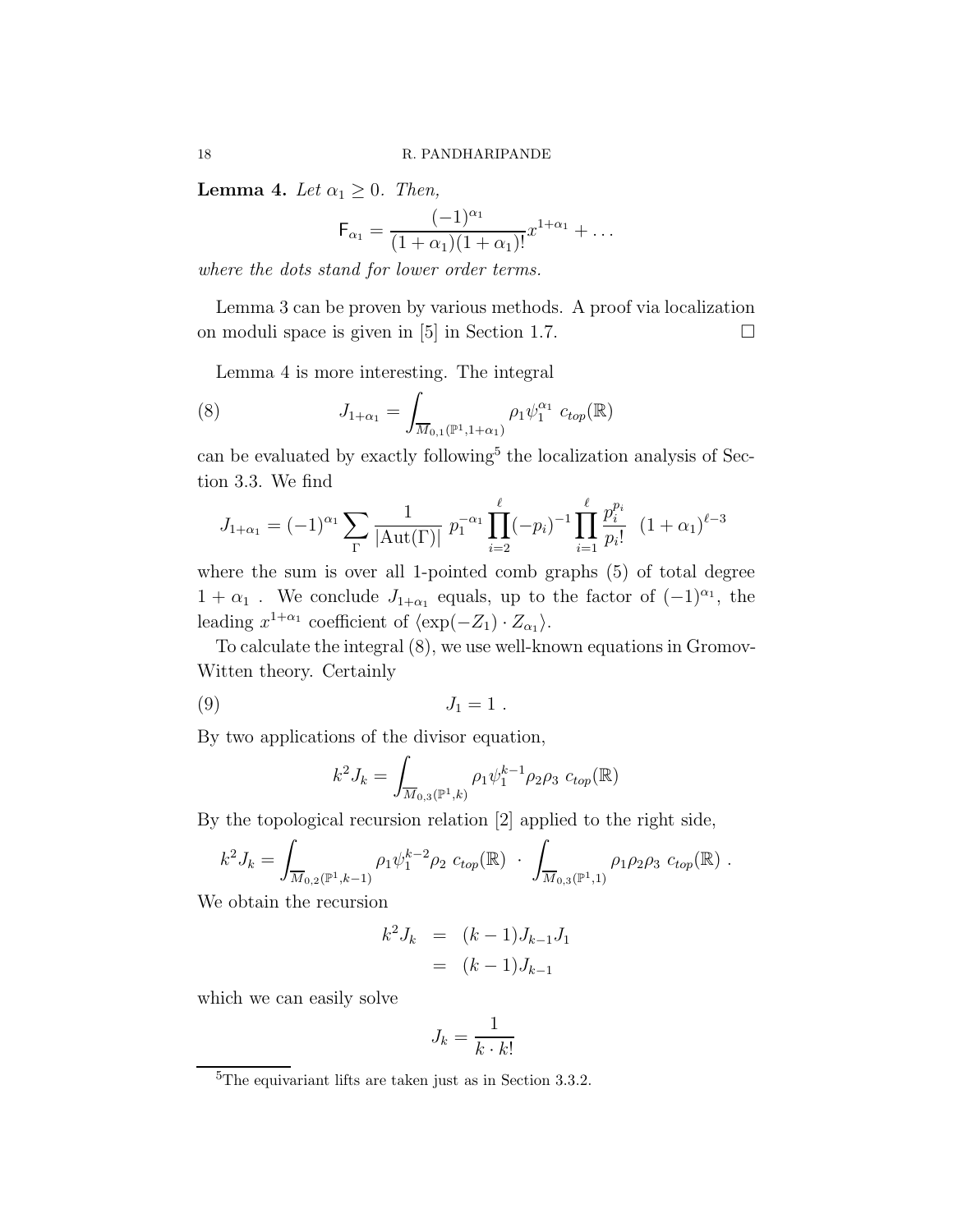starting with the initial condition  $(9)$ .

The case where the  $\alpha$  data is empty will arise naturally. We define

$$
\mathsf{F}_{\emptyset} = \langle \exp(-Z_1) \rangle.
$$

The following result is derived from Lemma 3 by the relation

$$
x\frac{d}{dx}\mathsf{F}_{\emptyset}=-\mathsf{F}_{0}.
$$

Lemma 5.  $F_{\emptyset} = 1 - x$ .

4.6. Product. We will now prove the basic identity

(10) 
$$
\mathsf{X}_0(d) \cdot \mathsf{Y}_0(d) = \mathsf{L}_0(d)
$$

where  $\mathsf{L}_0(d)$  is lower triangular with diagonal entries all  $\pm 1$ .

We first address the special upper left corner. The product on the left side of (10) is

$$
\mathsf{L}_0(d)[(1^d),(1^d)] = (-1)^{d-1}d \cdot \frac{1}{d} = (-1)^{d-1} ,
$$

a diagonal entry of the specified form.

Next assume  $\mathbf{p} \neq (1^d)$ . Then, the matrix elements are

(11) 
$$
L_0(d)[\mathbf{p}, \mathbf{q}] = \frac{1}{|\text{Aut}(\widehat{\mathbf{q}})|} \sum_{\gamma} \prod_{i=1}^{\ell(\mathbf{q})} \text{Coeff}(F_{\gamma^{-1}(i)}, x^{q_i}) q_i q_i! ,
$$

where the sum is over all functions

$$
\gamma: \{1,\ldots,\ell(\widehat{\mathbf{p}})\}\to \{1,\ldots,\ell(\mathbf{q})\}.
$$

In case  $\gamma^{-1}(i) = \{i[1], \ldots, i[\ell_i]\}$  is nonempty, we define

$$
\mathsf{F}_{\gamma^{-1}(i)} = \mathsf{F}_{\widehat{p}_{i[1]}-1,\ldots,\widehat{p}_{i[\ell_i]}-1} \; .
$$

If  $\gamma^{-1}(i) = \emptyset$ , then

$$
\mathsf{F}_{\emptyset} = \langle \exp(-Z_1) \rangle = 1 - x.
$$

Equation (11) is obtained from a simple unravelling of the definitions.

If  $q_i > 1$ , Coeff $(F_{\gamma^{-1}(i)}, x^{q_i})$  vanishes unless  $\gamma^{-1}(i)$  is nonempty by Lemma 5 and unless

(12) 
$$
q_i \leq 1 - \ell_i + \sum_{j=1}^{\ell_i} \widehat{p}_{i[j]}
$$

by Lemma 3. Inequality (12) for all parts  $q_i > 1$  implies

$$
\ell(\mathbf{q}) \geq \ell(\mathbf{p}) \ .
$$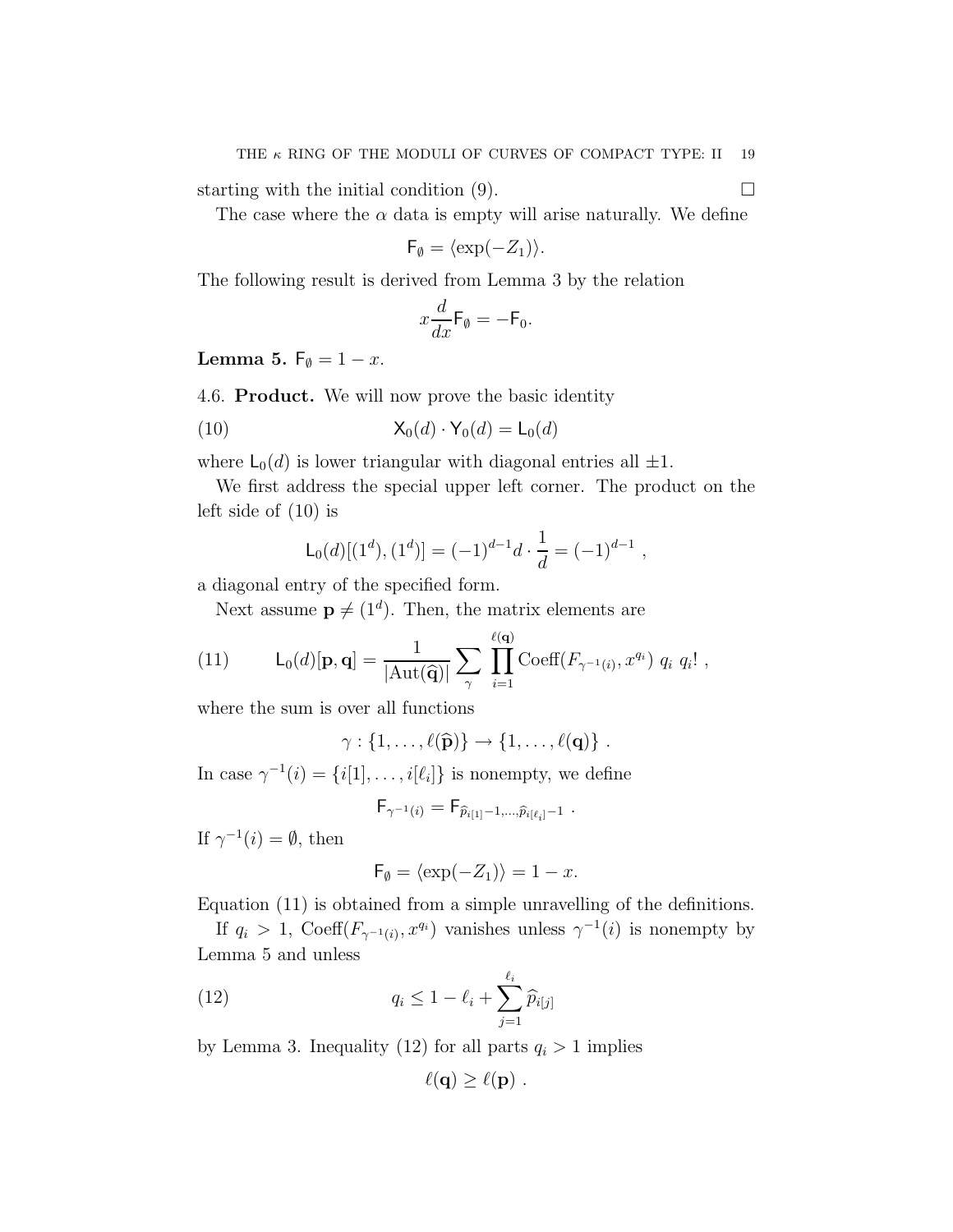Moreover, if equality of length holds, then inequality (12) implies either **q** precedes **p** in the ordering of  $P_0(d)$  or **q** = **p**.

We conclude the matrix  $L_0(d)$  is lower-triangular when the first coordinate **p** is not  $(1)^d$ . The diagonal elements for  $p \neq (1^d)$  are

$$
\mathsf{L}_{0}(d)[\mathbf{p},\mathbf{p}] = \prod_{i=1}^{\ell(\widehat{\mathbf{p}})} (-1)^{\widehat{p}_{i}-1} \cdot (-1)^{\ell(\mathbf{p})-\ell(\widehat{\mathbf{p}})}
$$

by Lemmas 4 and 5.

To complete the proof of the lower-triangularity of  $\mathsf{L}_0(d)$ , we must show the vanishing of  $\mathsf{L}_0(d)[(1^d), \mathbf{q} \neq (1^d)]$ . The matrix elements are

$$
\mathsf{L}_{0}(d)[(1^d),\mathbf{q} \neq (1^d)] = \frac{1}{|\mathrm{Aut}(\widehat{\mathbf{q}})|} \sum_{\tilde{\gamma}} \prod_{i=1}^{\ell(\mathbf{q})} \mathrm{Coeff}(\widetilde{F}_{\tilde{\gamma}^{-1}(i)},x^{q_i}) q_i q_i! ,
$$

where the sum is over all functions

$$
\tilde{\gamma}:\{1\}\to\{1,\ldots,\ell(\mathbf{q})\}.
$$

In case  $\tilde{\gamma}^{-1}(i) = \{1\}$  is nonempty, we define

$$
\mathsf{F}_{\tilde{\gamma}^{-1}(i)} = \mathsf{F}_0 \; .
$$

If  $\tilde{\gamma}^{-1}(i) = \emptyset$ , then

$$
\widetilde{\mathsf{F}}_{\emptyset} = \langle \exp(-Z_1) \rangle = 1 - x.
$$

Let  $q_1 > 1$  be the largest part of **q**. Then

$$
\mathrm{Coeff}(\widetilde{F}_{\tilde{\gamma}^{-1}(1)}, x^{q_1}) = 0
$$

by Lemmas 3 and 5. Hence,

$$
\mathsf{L}_0(d)[(1^d), \mathbf{q} \neq (1^d)] = 0,
$$

and the lower-triangularity of  $\mathsf{L}_0(d)$  is fully proven.

The proof of Proposition 4 is complete. Following the implications back, the proof of Theorem 1 is also complete.  $\Box$ 

Since we know explicitly the diagonal elements of the triangular matrices  $Y_0(d)$  and  $L_0(d)$ , the product

$$
\mathsf{X}_0(d) \cdot \mathsf{Y}_0(d) = \mathsf{L}_0(d)
$$

yields a simple formula for the determinant,

$$
\det(\mathsf{X}_{0,d}) = (-1)^{d-1} \prod_{\mathbf{p} \in P_0(d) \setminus \{(1^d)\}} \left( \frac{|\mathrm{Aut}(\widehat{\mathbf{p}})|}{\prod_{i=1}^{\ell(\mathbf{p})} p_i^{p_i - 2}} (-1)^{\ell(\mathbf{p})} \prod_{i=1}^{\ell(\widehat{\mathbf{p}})} (-1)^{\widehat{p}_i} \right) .
$$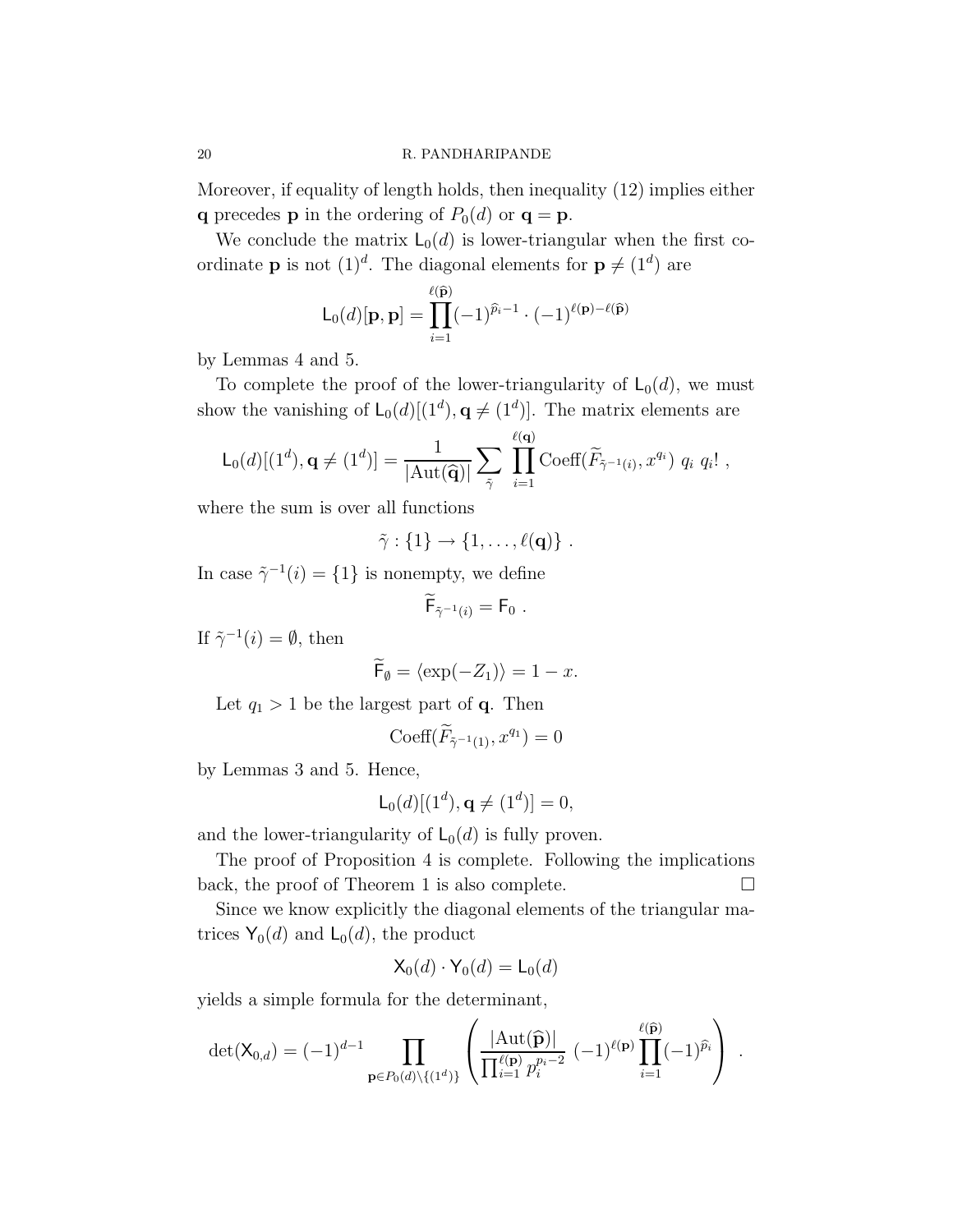#### 5. Gorenstein conjecture

5.1. **Proof of Theorem 2.** If  $n > 0$ , the pairing

$$
\kappa^d(M^c_{g,n}) \times R^{2g-3+n-d}(M^c_{g,n}) \to \mathbb{Q}
$$

is shown to have rank at least  $|P(d, 2g - 2 + n - d)|$  in Section 6.3 of [11]. Since

$$
\dim_{\mathbb{Q}} \kappa^d(M_{g,n}^c) = |P(d, 2g - 2 + n - d)|
$$

by Theorem 1 and [11], Theorem 2 follows.  $\Box$ 

5.2. Further directions. Perhaps the universality of Theorem 1 extends to larger subrings of  $R^*(M_{g,n}^c)$ . A natural place to start is the ring

$$
S^*(M_{g,n}^c) \subset R^*(M_{g,n}^c)
$$

generated by all the  $\kappa$  and  $\psi$  classes.

Question 2. Is  $S^*(M_{g,n}^c)$  canonically a subring of  $S^*(M_{0,2g+n}^c)$ ?

At least the condition  $n > 0$  must be imposed in Question 2. How to include the strata classes in a universality statement is not clear.

#### **REFERENCES**

- [1] E. Arbarello and M. Cornalba, Combinatorial and algebro-geometric cohomology classes on the moduli space of curves, J. Alg. Geom. 5 (1996), 705–749.
- [2] D. Cox and S. Katz, Mirror symmetry and algebraic geometry, AMS: Providence, RI, 1999.
- [3] C. Faber, A conjectural description of the tautological ring of the moduli space of curves, Moduli of curves and abelian varieties, 109–129, Aspects Math., Vieweg, Braunschweig, 1999.
- [4] C. Faber and R. Pandharipande (with an appendix by D. Zagier), Logarithmic series and Hodge integrals in the tautological ring, Michigan Math. J. 48 (2000), 215-252.
- [5] C. Faber and R. Pandharipande, Hodge integrals, partition matrices, and the  $\lambda_q$  conjecture, Annals of Math. 157 (2003), 97 –124.
- [6] W. Fulton and R. Pandharipande, Notes on stable maps and quantum cohomology, in Proceedings of symposia in pure mathematics: Algebraic geometry Santa Cruz 1995, (J. Kollár, R. Lazarsfeld, D. Morrison, eds.), Vol. 62, Part 2, 45–96.
- [7] T. Graber and R. Pandharipande, Localization of virtual classes, Invent. Math. 135 (1999), 487–518.
- [8] M. Kontsevich, Enumeration of rational curves via torus actions, in The moduli space of curves, (R. Dijkgraaf, C. Faber, and G. van der Geer, eds.), Birkhauser, 1995, 335–368.
- [9] A. Marian, D. Oprea, and R. Pandharipande, The moduli space of stable quotients, arXiv:0904.2992.